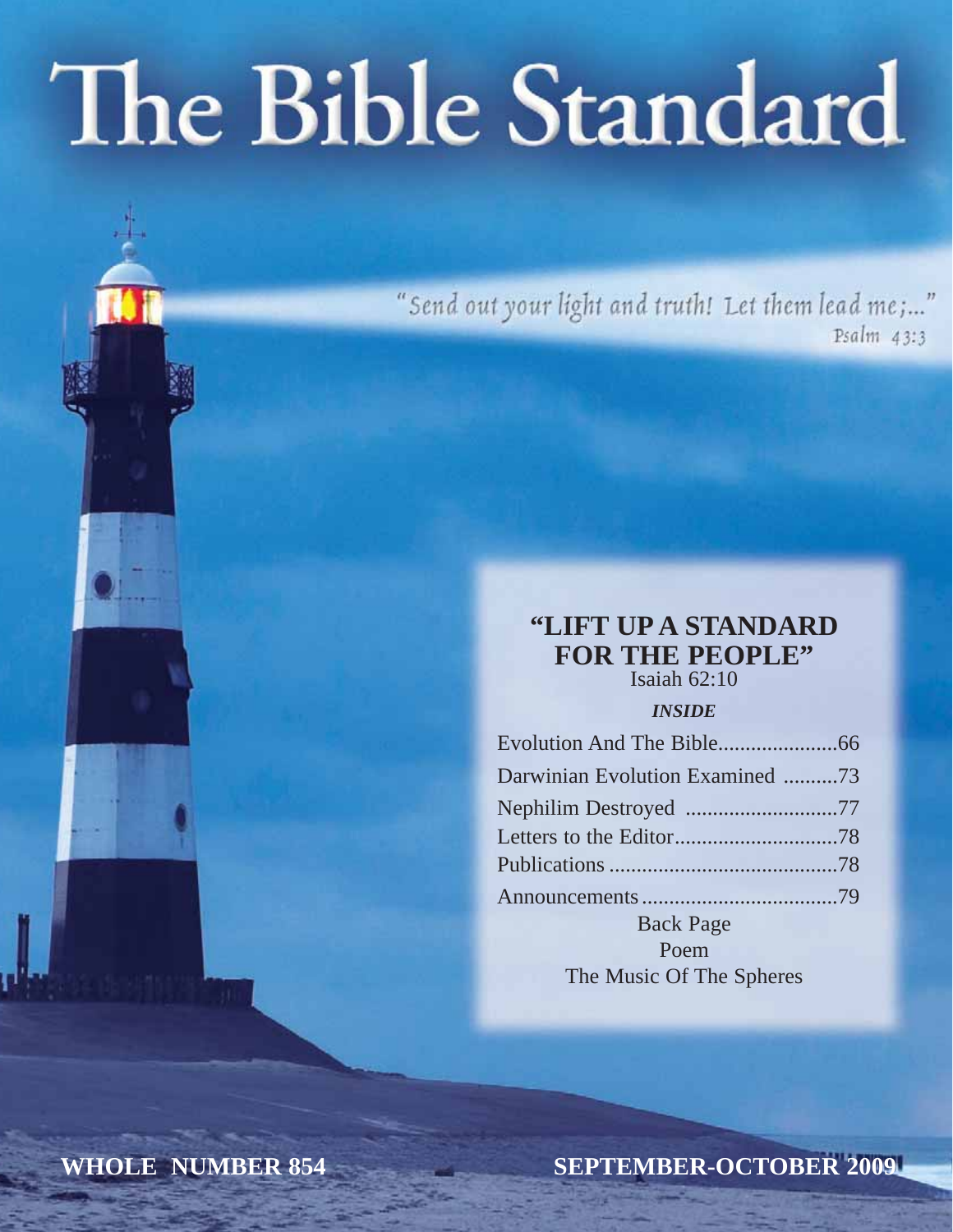# **EVOLUTION AND THE BIBLE**

"*The Lord God formed man of the dust of the ground, and breathed into his nostrils the breath of life; and man became a living being.*" Genesis 2: 7 (NKJV)

In sailing the Pacific, Charles Darwin pursued his passionate curiosity of nature. His conclusions led him to formulate ideas—not all his own—which have profoundly altered the secular and religious views of the world. The accepted view of the time was that the earth was young. Darwin's theory required a much older planet and it generated bitter controversy. Nevertheless, through vigorous advocacy by prominent men such as Thomas H. Huxley and Ernst H. Haeckel, a German scientist, who propounded his own "recapitulation" theory, evolution became an accepted doctrine in the scientific world. Zoologist and author, Richard Dawkins, a self-confessed disciple of Darwin, called him the greatest scientist Britain has produced.

It seems then, that Adam and Eve are "out," and DNA is "in." The genetic code DNA (Deoxyribonucleic Acid) with its 64-"word" structure is responsible for regulating the cell development of all living creatures. Modern Darwinists hold up this fact as proof of Darwin's basic ideas.

Without doubt the teaching of evolution has undermined the faith of millions since Darwin's seminal work, "The Origin of the Species by Means of Natural Selection," appeared in 1859. Over the past century and a half, research by scientists from Malthus to Mendel has been advanced to buttress the theory, spawning countless arguments which fly in the face of the Bible teachings on creation.

Predictably, this has generated heated debate between the evolution and creation camps. Into this fray stepped the Pope. Although John Paul's declaration that "the theory of evolution is more than a hypothesis" merely confirms the long-standing view of the Catholic church—Catholic schools have long taught evolution—it is a significant public concession, and has been received with disappointment by many Christians.

#### **AN EXAMINATION OF THE EVOLUTION THEORY**

THE IDEA, proposed by evolution, that new species develop from accidents in the genetic code and that distinct development of identical but isolated species occurs, forms much of the underpinning of current thinking in this field.

"Punctuated equilibrium," a sort of twitching, jumping evolution, which produces large changes in species and then slows down for a long period, is another way of looking at the same thing: Man is a product of a natural, impersonal force. In other words, he is an accident, albeit a fortunate one.

S. J. Gould, a leading U.S. paleontologist, and one of the foremost spokesmen for evolution, believes that the evolutionary explanation of man's origins clearly displaces traditional religious beliefs. He further observes that man's longevity on this earth is vastly exceeded by that of bacteria, and that when the human species is extinct, bacteria will continue. He applies to bacteria the statement which the Christian creed applies to God, they "were, and are, and ever shall be."

Many evolutionists are atheists. They teach that, without an intelligent Creator, the universe and its plant and animal life produced themselves by a series of transmutations from one form into another. The theory of Darwinian evolutionists, however, is that God created matter, its forces and the first form, or less preferably, the first few forms of plant and animal life, which thenceforth developed themselves into ever higher forms culminating in man. These evolutionists (among whom some clergymen are found) like to convey the impression that their theory that man evolved from the ape is now commonly accepted by scholars, scientists and churchmen in general. This is by no means true. Nevertheless, because this theory has been and still is being taught in schools and colleges, and even in many churches, and has been

**THE BIBLE STANDARD—(ISSN: 1556-8555)** Publisher, the **Laymen's Home Missionary Movement—Bible Standard Ministries**, 1156 St. Matthews Road, Chester Springs, PA, 19425-2700, U.S.A. **Editor,** Ralph M. Herzig. Periodicals Postage paid at Kutztown, PA. **Postmaster:** Send address corrections to The Bible Standard, 1156 St. Matthews Road, Chester Springs, PA, 19425-2700; **Rates: One year's subscription**—\$12.00 (6 issues); single issues—\$2.50 each. **Web Site:** *www.biblestandard.com*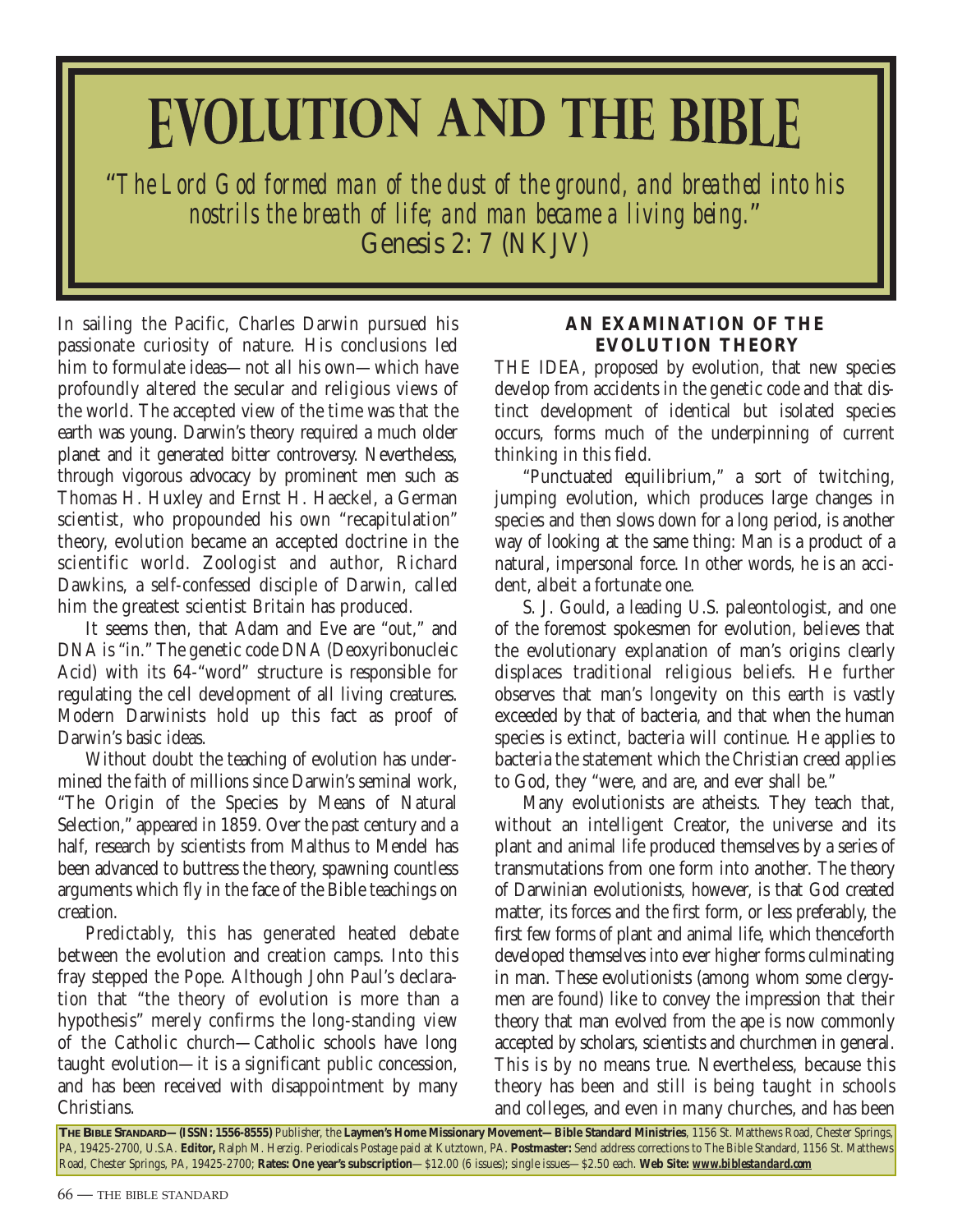and still is being advocated in many museum exhibits, books, magazines, newspapers, radio and television programs, etc., many have more or less accepted it, without ever thinking much about it, or investigating for themselves whether or not it is in harmony with reason, facts and the teachings of the Bible. It is therefore appropriate that we examine here some of the main arguments that are advanced to support it, and also set forth some strong arguments against it.

First of all, it should be stated that evolution is built on the most extravagant guesses, which are proven to be unreliable by the fact that there is the utmost diversity in evolutionists' guesses necessary for the theory. Some of them guess that the human race has existed 2,000,000 years; others guess it as 100,000 years; and there are almost endless variations between these two figures. Scarcely any two of them agree on these guesses. Some of them guess the age of the earth to be 50,000,000 (50 million) years and others 4,000,000,000 (4 billion) years. Some of them assign to the age of plant life 3,000,000,000 (3 billion) years and others about 40,000,000 (40 million) years, with all sorts of variations on the part of others between these two extremes. Some of them claim that their own manufactured pithecanthropos (ape-man) lived 750,000 years ago; others claim that this figment of their imagination lived 375,000 years ago. On almost everything connected with the time element they widely and wildly disagree with one another.

Of course, reasoning people, in distinction from fanciful people, at once see that on these matters they are long on guessing and short on truth, else they would be in reasonable harmony on such essential matters. Mr. Darwin in his two principal works on evolution, in making his inductions, uses terms expressive of guessing 800 times—terms like "we suppose," "if we may assume," "perhaps," "it may have been." He built his theory on 800 interdependent guesses. Applying the rule of compound probability to this theory so constructed, and very liberally allowing an even chance to his 800 guesses being right, out of one chance there is a half chance in each case that he was right. The chance that the theory is right is one as against the number of chances that it is wrong represented by 241 digits, the product of two squared 800 times, a set of figures which, allowing for twelve to an inch, would require over 20 inches of line space the size of the type in which this article is written, i.e., over 6 of our lines! A theory so extremely improbable should never be taught as science—true knowledge. Rather it should long ago have been assigned to the circular file as much too improbable to be considered.

While rejecting the guesswork and speculations of evolutionists, let us not go to the opposite extreme of insisting that the creation of the earth and the preparing and ordering of it for man's habitation were accomplished in a very short period. We should keep in mind that the Bible account does not tell us how long it took God to create the earth (Gen. 1: 1), nor how long an interval of time elapsed between the creation of the earth and the condition described in v. 2, when "the earth was," i.e., existed, though "waste and empty," nor how long the Spirit, the power of God, moved upon, or energized, the face of the waters, as described in Gen. 1: 2, before the beginning of the first of the "days" of God's ordering matters on earth to prepare it for man's habitation (Gen. 1: 3-5).

#### **GENESIS DAYS NOT 24 HOURS**

Nor should we assume that these "days" were periods of 24 hours only, for the term "day," both in the Bible and in common usage, frequently denotes a much longer period. In the Bible we find it used to designate a 40-year period (Psa. 95: 7-10), a 1,000-year period (2 Pet. 3: 8); and in common usage we speak of Luther's day, and Washington's day. We know that the "days" of Gen. 1 were not sun-days, of 24 hours each, for neither the sun nor the moon was visible until the fourth day (Gen. 1: 14-18); rather, they were long periods of time. The Bible shows that the seventh of these "days" is 7,000 years long (see *The*



*Time is at Hand,* Chap. II ; *The New Creation*, p. 19, and *The Photo-Drama of Creation*); therefore the others are logically seen to be of the same length, making a period of 49,000 (7x 7,000) years in all. Looking at the matter from this standpoint, there is no disagreement with the true Biblical statements (as distinct from the creedal views inherited from the Dark Ages) respecting creation and the assured results of scientific discovery of facts as such, though there is much conflict between these statements and the wild guesses and speculations of evolutionists.

#### **FRUITLESS SEARCH FOR "MISSING LINKS"**

Evolutionists have moved heaven and earth in search of so-called "missing links," particularly between man and the ape, but have never found an undoubted one. Some of them have offered four alleged "missing links" between man and the ape—pithecanthropos, the Heidelberg man, the Piltdown man and the Neanderthal man. But these will not bear close investigation and most scientists laugh them to scorn, especially now since the Piltdown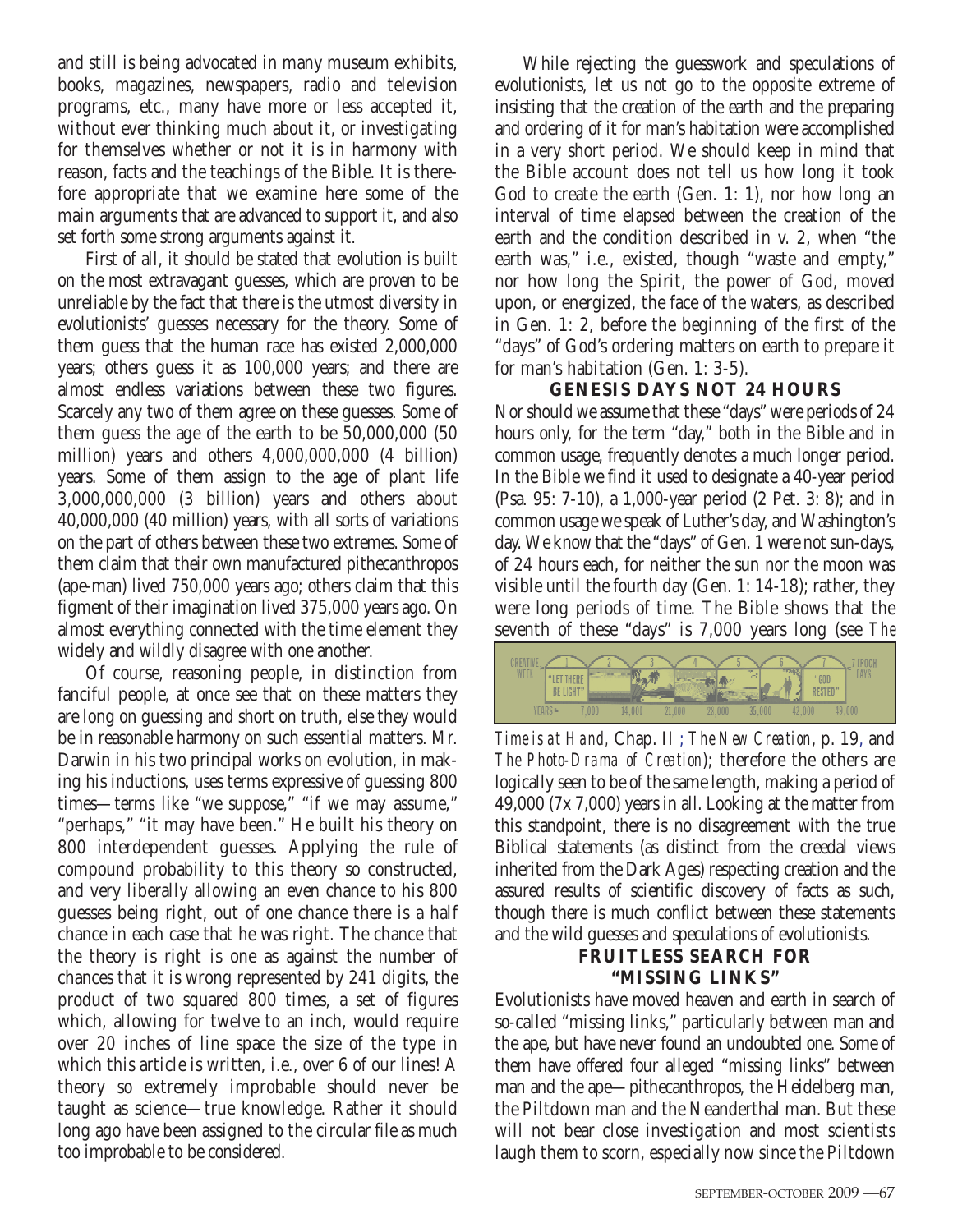man has definitely been proven by chemical tests and also otherwise, to be a hoax.

How these alleged "missing links" originated is shown by the following: Dr. Dubois, an ardent evolutionist, in 1892 found in some sand in Java a small part of the top of a skull and a tooth, the latter three feet away from the former; and fifty feet away in some more sand he found another tooth and a thigh bone. He claimed that these belonged to the same animal—"the missing link!" Shortly after their discovery twenty-four of the leading European scientists examined these four

fragments. Ten of these said that all of them belonged to an ape; seven said they belonged to a man and seven (evolutionists) said they were the missing link. Prof. Vircow said: "There is no evidence at all that these bones are parts of the same creature." But what did evolutionists do with these two teeth, one thigh bone and a very small part of a skull top? They had a "reconstructor" draw on his imagination and construct an entire image of what they thought was the missing link and called this dull figure pithecanthropos!—ape-man.

A very few bones were found at Piltdown, England and likewise near Heidelberg and Neanderthal, Germany. The bones of all three of these finds combined would not fill a bushel basket, let alone fill up a complete human skeleton. The same "reconstructor" formed, out of his imagination, three "ape-man" figures from these few bones. These figures are exact images of evolution—imaginations! They are indeed monuments of infamy to evolution, the laughing stock of biologists; yet, "as per plan," they have been used very much and some of them are still being used to inoculate immature children and poor-thinking adults with the idea of man's descent from lower animals.

The folly of trying to establish anything definite as to man's origin on the basis of a few fossil fragments is illustrated very well by the incident of the "million dollar tooth" found some years ago in the bed of a stream. It was regarded by eminent evolutionists as certainly out of the jaw of the famous imaginary "missing link"—but imagine their chagrin when, a little later, teeth exactly like it were found in the jaw of a wild pig!

#### **THE PILTDOWN MAN A HOAX**

As to the Piltdown man, the announcement of the British Museum that the "Piltdown Skull" was a forgery caused one of the greatest sensations in scientific circles.

In exposing the Piltdown man to be a fake, the British Museum bulletin explained that some unknown "expert" had: (**a**) broken off the front of the lower jaw of a big ape; (**b**) removed all its teeth except two molars; (**c**) stained the jaw to make it look like the fossil skull bones found in the gravel pit at Piltdown; (**d**) inserted the jaw bone so treated into

this gravel pit, at the spot where the bones had been found, doing it so skillfully that the two experts who came upon this jawbone when searching for fossils were convinced that the gravel had not been disturbed; (**e**) doctored a skull bone belonging to another skull, to make it look like the fossil bones found in the gravel pit; (**f**) doctored a molar tooth and filed it down to make it look like the molars in the jaw; (**g**) placed the doctored skull bone, the doctored molar and a fossilized bone fragment of a

skull found in the gravel pit in such a position as led Charles Dawson and Dr. Smith Woodward to believe that they were all genuine fossils. These charges were made by men of the highest scientific standing, including Dr. K. P. Oakley of the British Museum and Dr. W. E. LeGros Clark and Dr. J. E. Weiner, professors in Oxford University. Many able scientists had challenged the correctness of the "reconstruction" of this skull when it was first produced, insisting that the jawbone was that of an ape or chimpanzee, but their protests were not heeded.

As to the Heidelberg and Neanderthal men, their few remaining bones exhibit less abnormalities than can be found in many humans now living, let alone bones of dead humans disfigured by the chemical action of the earth. In fact, many able scientists from the first have claimed that these findings were bones of abnormal humans, among others not a few evolutionists so holding. Yet partly on such flimsy humbugs as evidence, shallow-thinking evolutionists have been claiming man's descent from apes as scientifically proven!

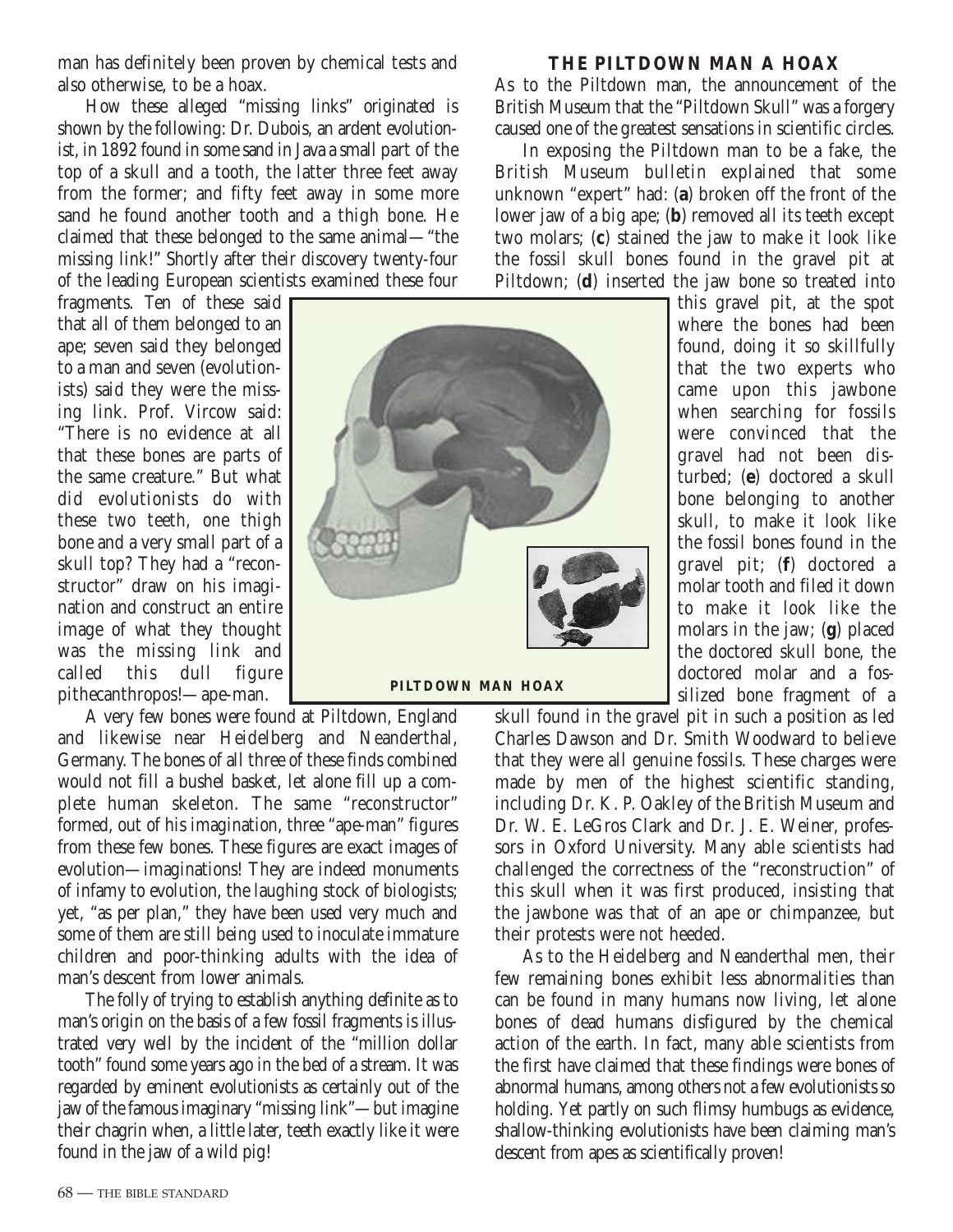#### **EVOLUTIONISTS' OWN TESTIMONY**

Some testimonies of evolutionists, disapproving the claims made for the alleged "missing links," will be in place here, and we will therefore quote them: Prof. Wassman says: "There are numerous fossils of apes, the remains of which are buried in the various strata from the lower Eocene to the close of the alluvial epoch, but not one connection has been found between their hypothetical ancestral forms and man at the present time. The whole hypothetical pedigree of man is not supported by a single fossil genus or a single fossil species." Darwin says: "When we descend to details, we cannot prove that one species has changed." H. G. Wells, a most fanciful evolutionist, in his history, p. 69, admits: "We cannot say that pithecanthropos is a direct human ancestor." On p. 116 he gives a diagram showing that none of the four alleged "missing links" could have been an ancestor of the human race, since that one would be the last of his species, hence had no descendants.

Dr. Osborn, another eminent evolutionist, says that the Heidelberg man "shows no trace of being intermediate between man and the anthropoid ape." Again, speaking of the teeth of the Neanderthals, he says: "This special feature alone would exclude the Neanderthals from the ancestry of the human race." Prof. Cope, a great anatomist, says: "The thigh bone [of pithecanthropos] is that of a man; it is in no sense a connecting link." Dr. Orchard declares: "The remains bearing on this issue [these four fakes] which have been found are very few; and their significance is hotly disputed by scientists themselves—both their age and whether they are human or animal or mere [human] abnormalities." Prof. Bronco, of the Geological and Paleontological Institute of Berlin University, affirms "Man appears suddenly in the Quaternary period. Paleontology tells us nothing on the subject—it knows nothing of the ancestors of man." With these remarks we leave these four fakes to the credulity of those who like to be fooled, while posing as wise—in their own conceits. As Douglas Dewar, F. Z. S., writing on this subject in World Science Review, stated, "The whole picture is one of twisted and highly disputable evidence."

**PAINTINGS IN CAVES NO EVIDENCE** Another poverty-stricken argument evolutionists offer is this: In certain deep, dark caverns, notably in Altamira, Spain, there are paintings and frescoes of various animals, some of them now not existing. They claim that these pictures are 25,000 to 50,000 years old. But on their own admission, at those times of their ape-men, fire, torches, wicks, etc., were unknown. Then these paintings must have been made in the dark. But who could have done any painting that would reproduce good likenesses of animals in such darkness? Certainly not ape-men! How would ape-men have known enough to mix the paints so as to produce the brown, red, black, yellow and white that appears in these paintings? How could ape-men have produced ladders and scaffolding needed for those paintings? How could these colors have remained so clear in those damp caverns for from 25,000 to 50,000 years? Do not these objections overthrow the theory of ape-men doing such painting and point to some modern artist, using modern equipment, and drawing on his imagination, a thing allowable in art, but not in science, as the one who did it? How short of real proof must a theory be that will resort to such non-probative points!

**ALLEGED VESTIGIAL ORGANS NO PROOF** Evolutionists resort to the alleged vestigial organs in the human body that they allege have no use—as proofs that they were inherited from nonhuman ancestors. Their favorite vestigial organ is the appendix. This, they assert, proves that man descended from some animal that had some use for it; but, they claim, it is useless for man (except to the evolutionist who needs it to prove [?] his descent from ancestors that needed it). But as medical science and surgery have advanced, they have found a use for the appendix. Finding that those who have lost their appendixes suffer from constipation, eminent medical and surgical authorities, after exhaustive investigation, have concluded that the appendix has its place at the beginning of the large colon in order to assist elimination and thus it serves to prevent constipation. Here, certainly, a very interesting use for this so-called "vestigial organ" has been found, and that to the unhappiness of evolutionists, who are ever anxious to prove their kinship to beasts—at least they have shown their mental relationship to the ass on this point. This argument on the appendix, if it had merit at all, would favor our descent from the rat, rather than from the monkey, for the former has proportionately a larger appendix.

**BLOOD TESTS NO PROOF OF EVOLUTION** Blood tests are another argument that evolutionists allege for their doctrine. They put the argument like this: Dog's blood injected into a horse kills the horse; but man's blood injected into an ape does it very little harm. Hence, they reason, the dog and horse are not nearly related, while man is nearly related to the ape. In reply we say: Dog's blood is poisonous to most animals; while the blood and blood serum of the sheep, goat and horse are not poisonous to other animals and man. Hence serums are usually made from these animals, especially from the horse. But no serums for man have been made from apes, because they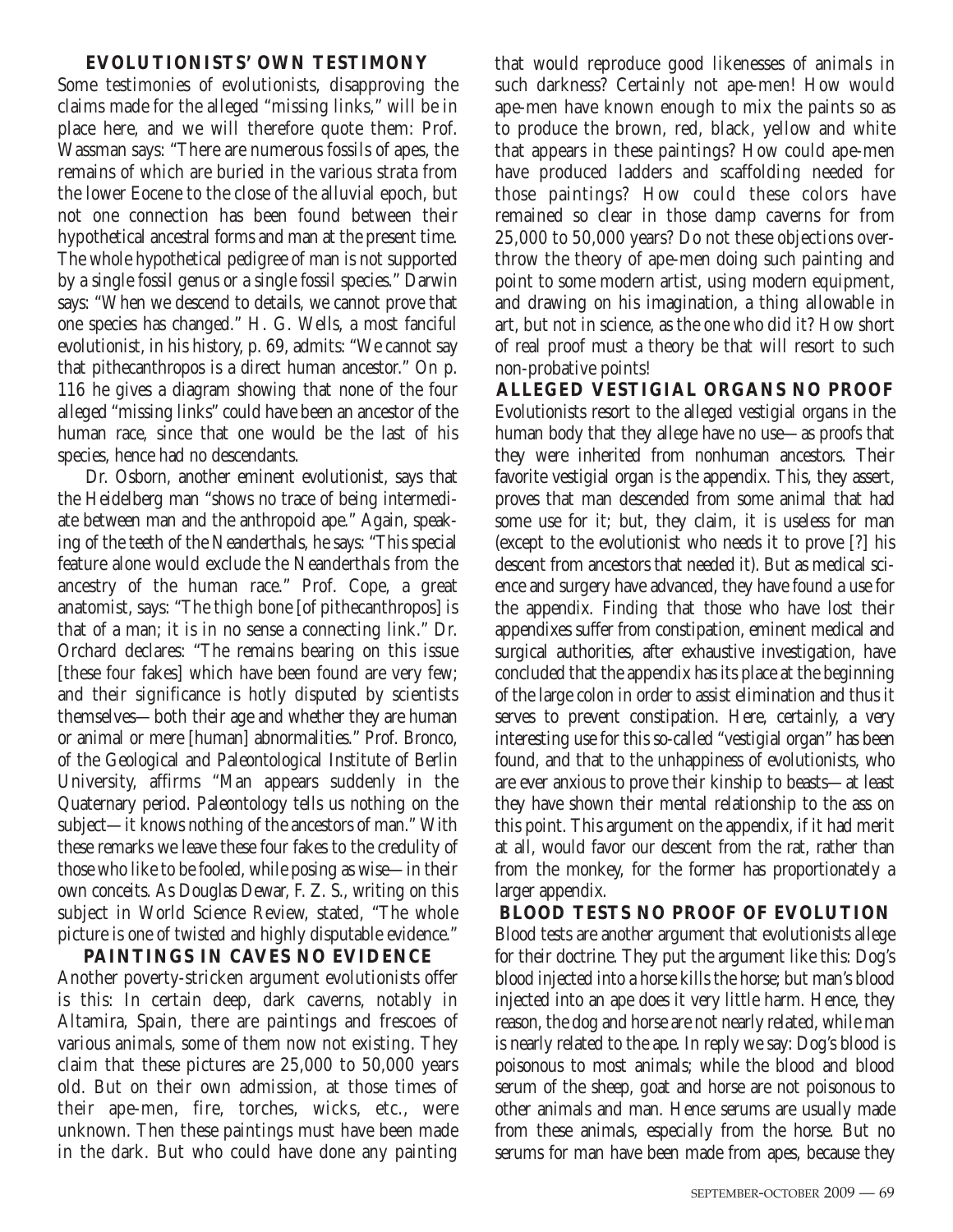do not help man. These facts would prove man to be more nearly related to the sheep, goat and horse than to the ape, if the argument under examination were true.

#### **THE RECAPITULATION THEORY**

Evolution has invented a theory called the recapitulation theory, according to which evolutionists claim that the human embryo passes, during the first few weeks of its existence, through all the stages of the lower species, i.e., the whole history of evolution is allegedly repeated in the first few weeks of human embryonic life. We ask, How could all the alleged changes of the thousands of animal species be crowded into a few weeks? This would be physically impossible. Again, changes alleged by evolution as being due to the environment would have to have that same environment present to make them a thing impossible in an embryo's environment.

Whatever resemblance there is in a human embryo to those of other animals is due to the fact that a wise Creator has in all mammals used the same basal structure, which as such must appear in the early stages of all embryonic life; the variations due to differences in such species must come in later, i.e., after the basal mammal structure has been developed. Certainly an inventor would make the basal parts of similar inventions very much alike. So with God. This fact is as far from proving evolution from the standpoint of the similarity of the early stages of the human embryo to other mammalian embryos as the east is from the west. This variation amid similarity we find on all hands no two leaves, however similar, are exactly alike; nor are two human faces, two mountains, two trees, nor two of any other thing exactly alike. Like evolution, the recapitulation theory, once widely accepted, is now seriously questioned by the ablest scientists and is rejected by not a few of them. The above points certainly show that evolution cannot prove itself by the alleged recapitulation of all animal species in embryo.

#### **THE SO-CALLED "BRAIN AGE"**

Evolutionists point also to the wonderful inventions and increased knowledge of our day as a proof of evolution as working in man, ever lifting him to higher planes of being. To a superficial thinker this seems to be a strong proof in favor of evolution. But under analysis this "proof" falls to the ground. In the first place, remarkably few individuals are real inventors. So, too, remarkably few people are real inventors of thought, however widespread knowledge is. If evolution were true, the generality of the race now living would be great inventors and thinkers. But such is not the case; the greatest works of painting, sculpture, architecture, poetry, music, oratory, statesmanship, philosophy, history and religion, do not belong to our day. We, therefore, deny that humans have greater ability now than in former times.

And what shall we say as to their claims on the increase of knowledge and inventions, as a proof of evolution? We reply that this increase, because of its suddenness and rapidity, so contrary to slow-going evolution's alleged ways, must be due to increased knowledge that God here in the "Time of the End" (Dan. 12: 9), since 1799, has given to mankind as a preparation for two things: (1) the overthrow of Satan's empire and (2) the needs of God's Kingdom on earth, soon to be established. The special knowledge of our time was in part designed to expose the rotten foundations of Satan's empire in order to assist mankind to overthrow its present earthly status. Furthermore, it is in part for the purpose of furnishing the human race with the instruments that will accomplish this destruction, that many special inventions have recently come into existence. The constructive inventions of our time are also Divinely intended to prepare conditions in human society for Millennial needs and progress. It is for these reasons that we have such a great increase of knowledge and inventions peculiarly marking our times above all others in these respects. Previous knowledge, of course, became the basis of our present knowledge; for previous generations hand on their knowledge to succeeding ones. Thus we stand upon the shoulders of previous generations in our basal knowledge. Since the invention of printing, in 1440 A. D., this has been the case and with the introduction of the internet into world society we have entered a new age of the spread of knowledge to a wider audience than ever before.

The special increase of knowledge and many inventions of our time did not come in the way that evolutionists claim evolution works, slowly and gradually, but very suddenly and rapidly, compared with the rate of progress in all the years of human history previous to 1799. It is since 1799, beginning with the first steamboat, that the rate of discoveries and inventions has rapidly leaped forward and knowledge has been increased. These facts do not prove that man's mental ability has increased, but rather that his opportunities to use his capacities have increased greatly, rapidly and suddenly since 1799. These facts, therefore, disprove evolution and prove Divine providence since the advent of the "Time of the End" (Dan 8: 17; 12: 4) to be working special opportunities to increase knowledge and multiply inventions, as preparations for the destruction of Satan's empire and for the needs of God's Kingdom on earth. Hence, not increased capacities, but increased opportunities to use one's capacities, mark our day, which, of course, disproves evolution.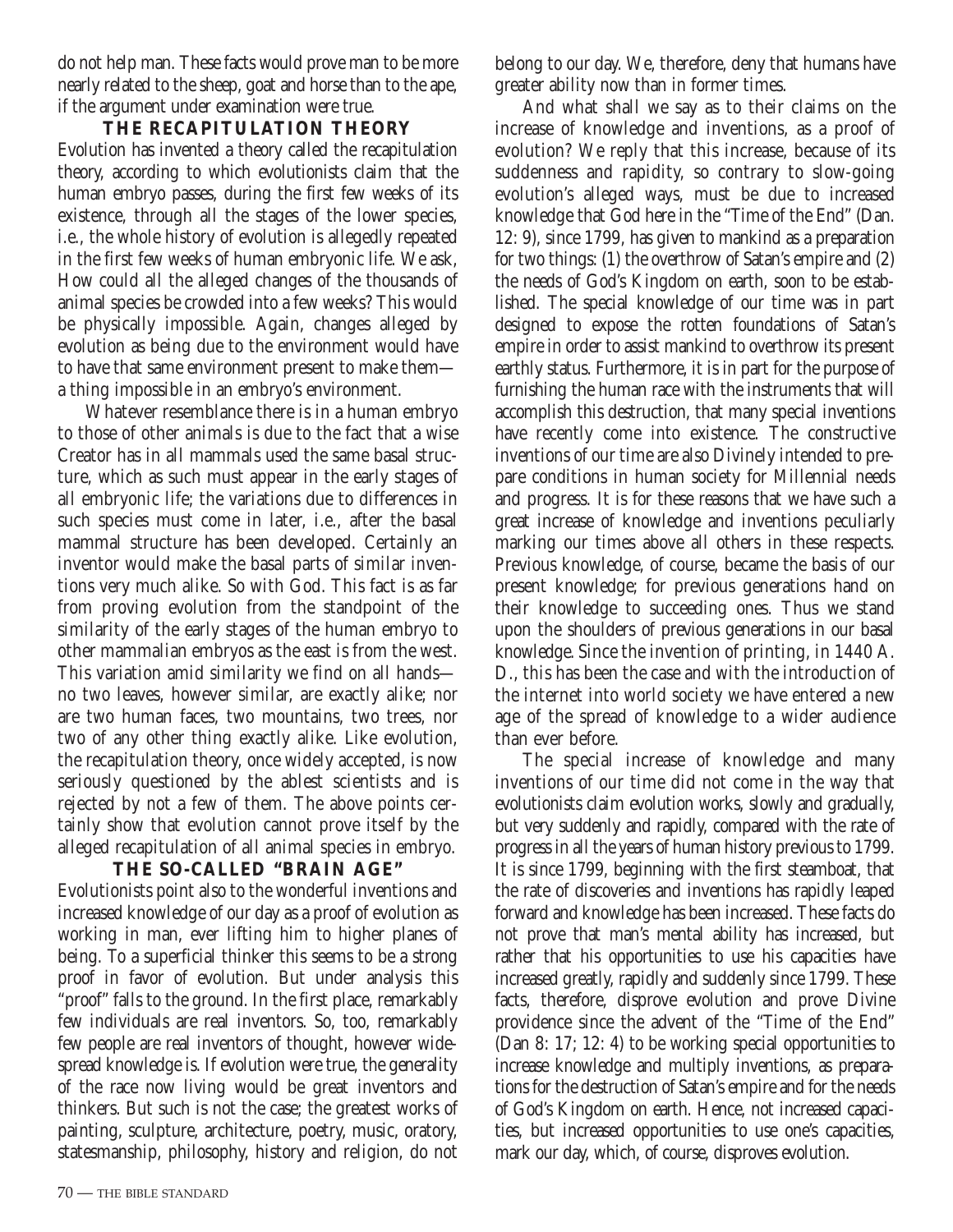#### **MENDELISM DISPROVES EVOLUTION**

Several of the more recently discovered sciences, namely, Mendelism, disprove evolution. Mendel, by a vast series of experiments in plant and animal life, has proved several natural laws of heredity. One of these is that the first offspring of a positive (dominant) and a negative (recessive) plant or animal takes after the dominant parent. In the second generation, the dominant one predominates, but the negative one appears. In the third or fourth generation both appear about equally in the descendants. If a giant variety of peas is crossed with a dwarf variety, the offspring are all tall; in the second generation both appear, but the giant variety in the proportion of 3 to 1. In the third or fourth generation they are on the average equal in number; but when these dwarfs are self-fertilized all the successive offspring are dwarfs. Experiments with flowers, rabbits, cats, rats, dogs, etc., proved the same thing. This law applied to man and apes should make the ape appear in some generations among men. So, too, we ought to find some men turn to apes—in the negative characters. But nothing of the kind happens, which shows that there is no taint of the ape in man.

**HYBRIDS—A REFUTATION OF EVOLUTION** If evolution were true, and one species would evolve into another, hybrids would be indispensable for its functioning. But hybrids are well known to be sterile, which flatly contradicts evolution. God's law that each should reproduce "after its kind" is proven by the sterility of hybrids to be the rule of reproduction. Thus nature itself destroys evolution by its only possible avenue of operation—preservation of evoluted powers by propagation with other, but kindred species. Species do not change nor unite with others to produce new permanent species; dogs and cats do not interbreed and produce a new species. A few nearly-related species are so much alike that we scarcely know whether they are of different species or varieties of the same species, like the jackass and the mare. These frequently interbreed, but their offspring is sterile. The same is true of the Zebulon, the offspring of a zebra and a mare. The same is true of all other closely-related species. A human and an ape cannot produce offspring, which proves that they are not even nearly-related species. But if evolution were true, we would have much and similar interbreeding with the production of fruitful offspring. Even plant hybrids, according to Darwin's own testimony, are not permanent. All this goes to prove God's law that each kind will bring forth no other species except its own. But even if species could interbreed and thus form permanent new species, a thing utterly lacking in proof, genera could not do so by the wildest stretch of imagination. Yet Evolution must assume this impossibility. Surely it is a hopeless and helpless theory. The Standard Dictionary in the article on Hybridism states: "Hybridism is one of the greatest obstacles to the general acceptance of the principle of Evolution."

**BEES AND ANTS DISPROVE EVOLUTION** Another telling point against evolution is the fact that some insects have more skill and practical ability than apes. We instance the honeybee and the ant. These have a social organization far superior to the ape and certainly surpass it in constructive ability, government and social life. They have armies, sentinels, police, courts (which decree penalties) and executioners of such penalties. They have a highly organized society with kings, queens, nobles, plebeians, higher and lower slaves, etc. The bee forms a honey cell laid out geometrically along the lines of a hexagonal prism, which the mathematical science, Calculus, proves is the most economical space and material saver known to science. Each cell is perfect in itself and is perfectly adjusted to its neighboring cells. A crowd of bees build these, even in the dark, with exquisite skill. If evolution were true, why were these qualities in ever-increasing development not transmitted to their alleged descendants in later-developed species? The ape cannot in his social life and in his activities approach the degree of excellence attained by the bee and the ant. Yet if evolution were true, the ape, being

allegedly a so very much later evolved species than the bee and the ant, should be at least as much more highly developed than these, as man is more highly developed than the ape. Furthermore, the bees' and ants'



skill as to work, etc., does not come from their parents by heredity; for the workers are all sterile. The drones are their fathers and the queens, which, aside from laying eggs, do not work, are their mothers. Here, then, is a fact of development which is entirely apart from evolution and for which evolution can offer no satisfactory explanation. Creation is the only solution of this matter, God gifting the bees and ants with abilities that even the highest of the lower animals lack and that do not appear in the intervening species; whereas if evolution were true, all alleged later species would increasingly excel the bee and the ant in these respects, which, except man, they do not do.

**EVOLUTION CONTRARY TO THE BIBLE** The Bible account of man's creation, as given in Genesis, states that man was created, not as a microbe or proto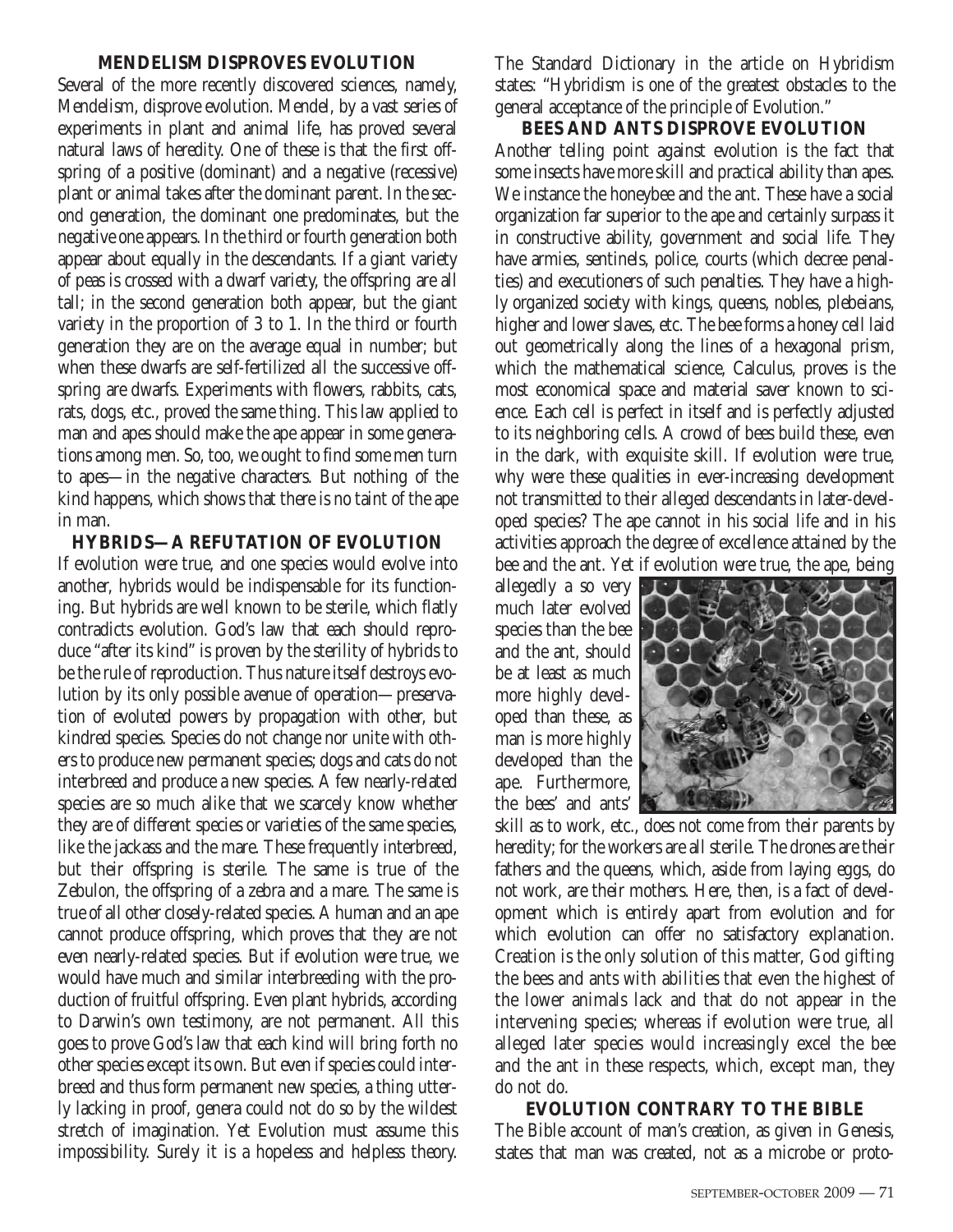plasm, nor one step removed from a monkey, but "in the image of God created he him" (Gen. 1: 27). Man was created a mental, moral and religious image of God (not a physical image of God, because God is a spirit being, while man is of another nature—human, fleshly, earthly). This thought of man's original perfection of being is borne out by many other Bible statements. From the context (v. 31) we learn that God looked upon His creature with approval, pronouncing him to be "very good"; from Deut. 32: 4 we learn respecting God as a Master workman, that "His work is perfect"; in Psa. 8: 5-8 we read, "For you have made him [the man Adam] a little lower than the angels, and you have crowned him with glory and honor [his mental, moral and religious likeness to his Creator]. You have made him to have dominion over the works of Your hands; You have put all things under his feet: all sheep and oxen, even the beasts of the field, the birds of the air, and the fish of the sea"; in Eccl. 7: 29 we read that "God made man upright, but they have sought out many inventions," and in Luke 3: 38 we read that Adam "was the son of God."

But evolution, both in its atheistic and Darwinian forms, flatly contradicts this Bible testimony—it denies that man originally was created in God's image and likeness, perfect in all his faculties—physical, mental, moral and religious. This denial, of course, brings with it the denial of man's trial for life in a perfect condition and his fall from that perfection into sin and death along physical, mental, moral and religious lines. How could Evolutionists but deny these Biblical teachings (Rom. 5: 12-20; 8: 18-21; 1 Cor. 15: 21, 22), since they (even some clergymen among them!) express their belief on the subject in this way: "If man fell, he fell upwards." The impossibility of falling upward shows the folly of such an alleged fall and is revelatory of the unclear thinking of the evolutionists who propound such a thought. Denying man's fall from perfection into sin and death, of necessity they must deny the Bible's antidote for man's fall: the ransom and its effect—restitution (Acts 3: 19-21; see *The Divine Plan of the Ages*, Chap. IX, particularly the part on "Restitution versus Evolution"). So surely as "all the holy prophets since the world began" spoke of the "times of restitution of all things," so surely the Evolution theory is in violent antagonism to the utterances of God through all His holy prophets. There is no middle ground on this question, and the sooner all decide positively in accord with the Scriptures on this subject, the better it will be for them we should all let God be true, though it make every man a liar (Rom. 3: 4).

If the first man was only one step removed from the monkey, how could a perfect man—Jesus—be required as a ransom (a corresponding price, 1 Tim. 2: 6) for him? Even the most degraded of our race, since its supposed evolution from the ape, would be more than a corresponding price for an ape-man. Moreover, such a degraded being could not with justice have been put on trial for life. Hence no ransom in justice could have been required for him. So, too, restitution would be an unspeakable curse to the race; for it means a return to the original estate—the condition of the ape-man via evolution; whereas the Bible holds out restitution as the hope for the race to be in a return to human perfection (Acts 3: 19-21).

As for the Bible, instead of its being an inspired revelation, to the Evolutionist it is largely the product of men not far removed from the ape-man, and is far from being able to meet the evoluted needs of this "brain age." Evolutionists, of course, look upon their literary products as religiously far superior to the Bible. Instead of the Divine plan of the Ages, evolution becomes to them the plan-less accident of nature, and Mr. Darwin's books become their Bible, even as he recognized this, proven by his following reminiscent words: "I was a young man with unformed ideas. I threw out queries and suggestions, wondering all the time over everything; and to my astonishment the ideas took like wildfire and people made a religion of them." Here, then, we have the actual result. They rejected the Bible explanation of Man's creation and substituted Darwin's theory.

No real believer in the Bible can agree with the evolutionists who teach that man evolved from the ape. Their rejection of the Bible, the Divine plan as described therein and also Almighty God as its author is, for the Christian, the greatest argument against evolution, and to be consistent he must reject it.

#### **A SOLEMN INDICTMENT**

We feel that we should not close our discussion of evolution, as the theory that man evolved from lower animals, without a solemn indictment of it. It has had its general acceptance among the "intelligentsia," though now, even among many leaders of science it is rejected; but among the superficially-educated and shallow thinking it has worked, and will continue to work the direst of evils. It has made atheists, agnostics and infidels of many. It is demoralizing our youth, who, by it are made to believe in their superiority to their elders and their kinship to the beast; hence their growing disrespect for law and order in the home, state, society and church, and their increased indulgence in the lower elements of their nature, homosexuality, etc. From the thought of no God or that God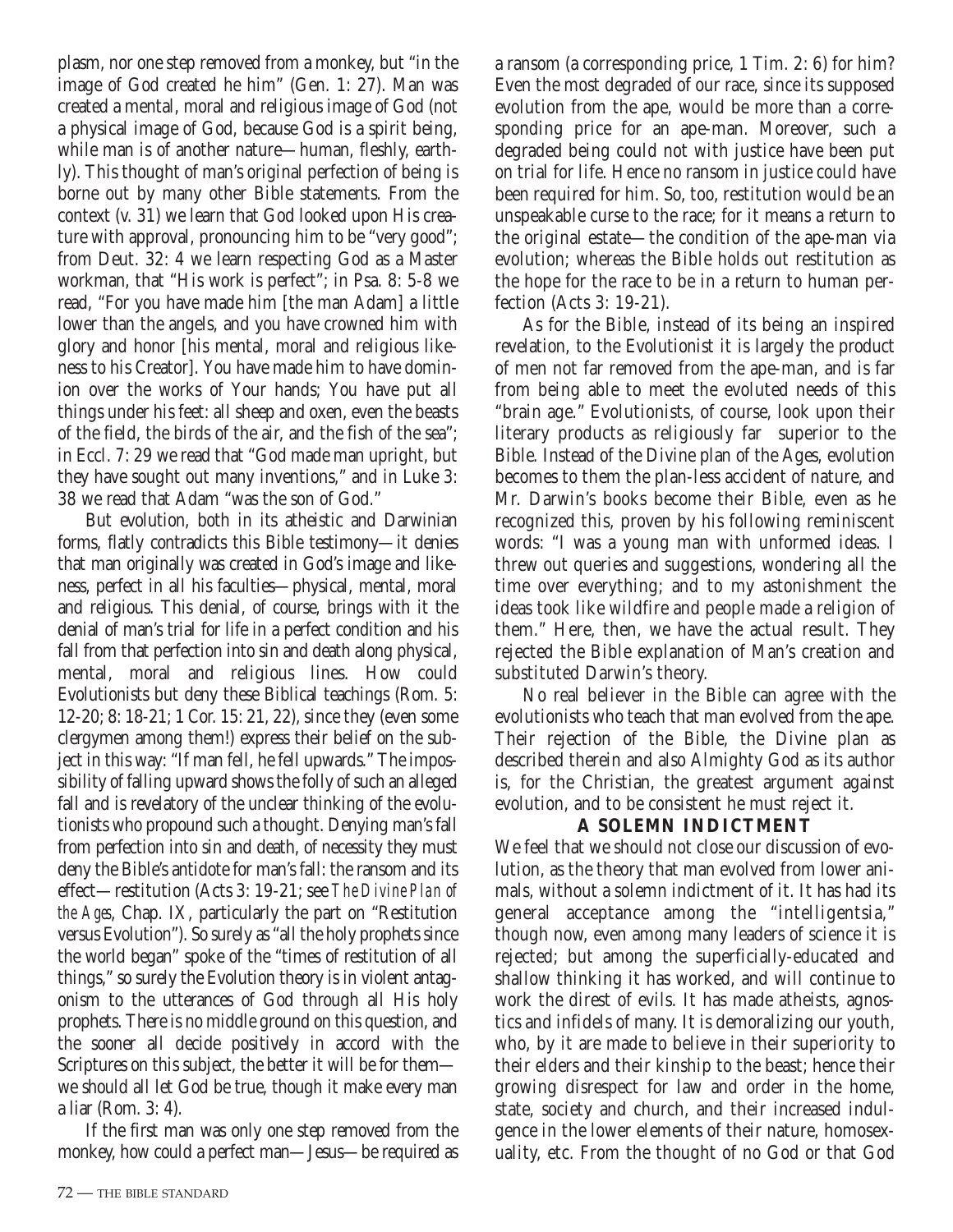created only the first forms of life, no responsibility to law, no higher authority, no hereafter and a brute descent, it becomes for youth but a natural step to a disrespect for religion and government, disobedience toward parents, immorality as to sex, drugs and drunkenness and a materialistic outlook on life. A generation of evolutionist professors in colleges and universities and teachers in the public schools has produced much of the moral, social and religious havoc that we behold in so many of our youth and middle-aged today. The pessimism and indulgence of brute instincts inculcated by evolutionists have in

large part produced the moral collapse everywhere manifest in church and state and contributed largely to producing the World War in its two phases, as they are also doing a large share in the work of degradation leading the nations to Armageddon and World Anarchy. When these shall have wrought their unprecedented havoc on mankind, society will in great resentment arise and repudiate every feature of this theory, burying it everlastingly in the grave, where it belongs.

\* \* \*



All wise parents wish to give their child a right start in life. This is especially true of parents who are consecrated; they will not leave educational choices to mere chance but will plan to take advantage of all available opportunities in the interests of their youngster. They will study the prospectus of each educational establishment and take every opportunity to speak to, and get advice from, the teachers at every parents' meeting. They will carefully scrutinize every detailed report that they receive from the school about progress in every subject of the curriculum.

If human parents go to such lengths to give their children a good start, surely the Creator of the human family would also be concerned to ensure that His highest and most intelligent of earth's creation would have right incentives for life. A study of man's environment indicates that the Creator placed the Earth at just the right distance from the Sun. The atmospheric gases are just in the right combination so that man can breathe and live; also, not all the waters on earth are salty, so that he can drink. The plant life is suitable for humanity so that they can feed and gain nourishment for their bodies.

The Creator's loving and paternal care of His vulnerable and delicate human creation cannot have been a product of mere chance. Otherwise, how could man have survived in a vast hostile universe? Those who insist that man is just a chance product clearly have not carefully thought through the matter, and are in danger of becoming just as incredulous as those who bow down before stone or wooden images, believing them to be alive in some way (Psa. 115: 1-8). On the other hand, the Bible offers an explanation of man's introduction to the planet Earth that can satisfy both heart and mind with enough essential information to lift such a faith from base incredulity to a reasoned and factual, intelligent belief.

The very first verse of the Bible sets the tone for the whole of its teaching about man's beginning: "In the beginning God created the heavens and the earth" (Gen. 1: 1). It was one of direction and purpose; randomness and chance played no part in God's plan or purpose in creating humanity's home. If indeed the Universe started with a Big Bang, it would have been a controlled explosion with the matter being carefully planned and supervised by the Creator, the extent and awesomeness of the Universe having been carefully thought out by the great Jehovah and the Logos, His first special creation, long before it happened. Man did not witness these events, but a loving Creator provided an inspired account so that we could know something of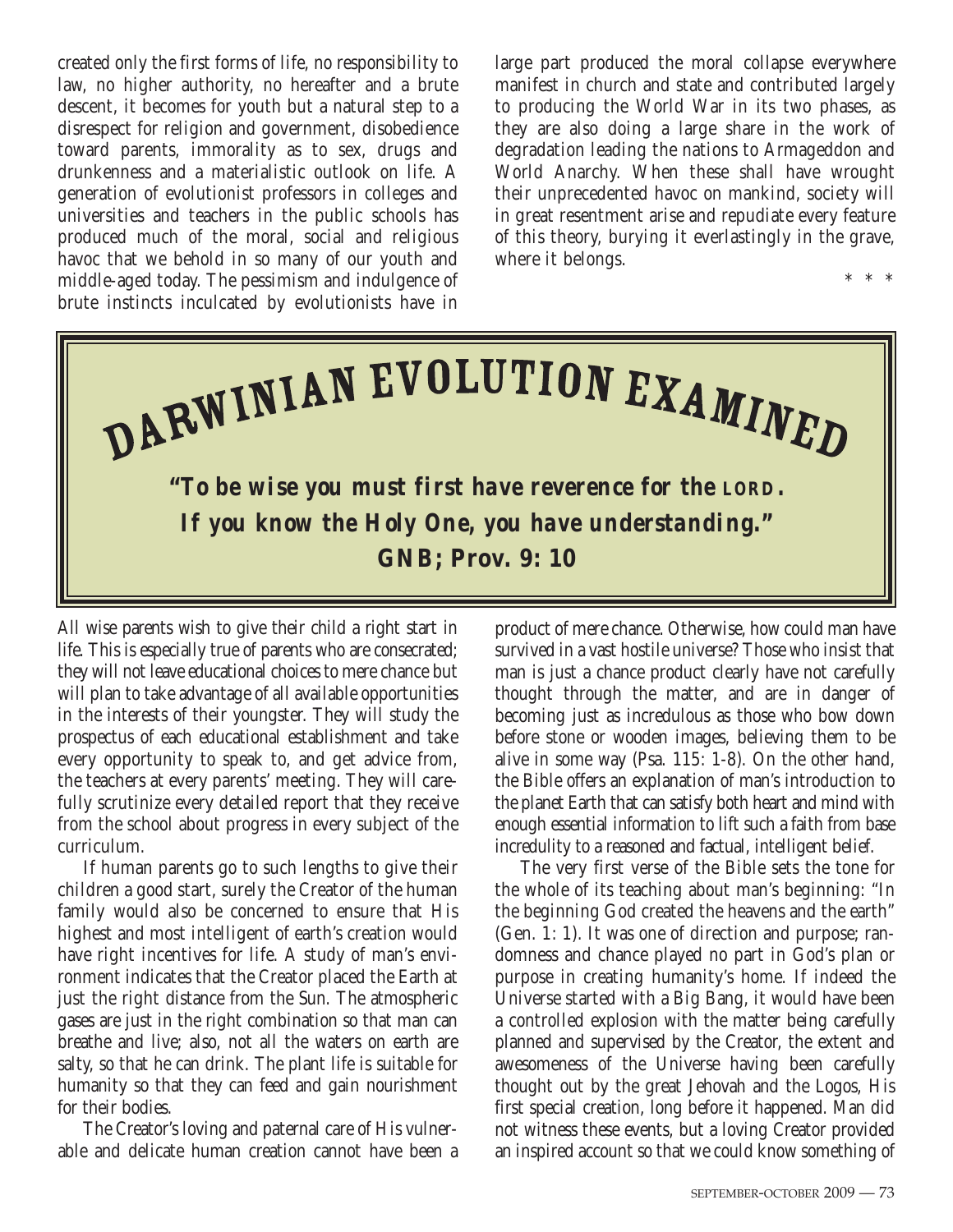this matter with information on which we might build an intelligent faith. God has always existed; a concept which is difficult, if not impossible, for the finite mind to comprehend. At some point God decided to share His life with others—at this time we should note that God was totally self-sufficient without need of any companionship. His motive in sharing life with others was not selfish, but rather altruistic; a concept Bible Students call disinterested love (1 John 4: 8).

The Bible indicates that the Almighty God only created one being and that He used that being as an agent for the rest of His creation. This special and only direct creation by God is hidden in symbolism in the book of Proverbs 8: 22 "The LORD *possessed* me in the beginning of His way, before His works of old." The Hebrew word translated 'possessed' in the King James is *"qanah"* and is more accurately translated 'made'; "The LORD "*made"* me in the beginning of His way of creation" (Rotherham, Green, Good News).

This indeed was the right start to life with the Father bringing into existence His Son, the *only* begotten Son of the New Testament (John 1: 14, 18). He did this so that He might use His Son as "a workman" (Prov. 8: 30 Young), to bring into existence the rest of His creation. From the use of the Greek prepositions, we can clearly understand that the Apostle Paul accepted this concept and that it was the teaching of the Church: "But to us there is but one God, the Father, *of* whom are all things and we in Him—and one Lord Jesus Christ, *by* whom are all things and we by Him (1 Cor. 8: 6). Two different prepositions for two persons and two different functions!

For anyone wishing to study, in detail, this subject of the creation of the Logos, we would refer them to the SITS Epiphany volume 2, *Creation*, where the matter is thoroughly analyzed. The question now arises: what method did the "workman" use in the bringing into existence of the rest of creation? Human wisdom has for millennia sought to contrive clever fables which would dispense of a personal Creator and thereby remove any obligation on the part of humanity towards their Divine Creator. So they have provided a wrong start to life!

Around 500 BC to 300 BC, Greek philosophers repudiated the gross polytheism of Babylon and Egypt and their creationist mythologies and went to the opposite extreme of teaching that life came about by spontaneous generation without any Divine intervention. This theory of biogenesis is the basis of modern evolution. There is no room for compromise or appeasement in this matter; the "workman" used evolution or He directly created the separate species; each rules out of existence the other. It will help us here to give some definitions. It has been said: "He who would teach clearly *must define* clearly"Evolution is defined as: "The process by which different kinds of living organisms are thought to have developed and then diversified from earlier forms during the history of earth."

In complete contrast, Creationism is defined as: "The belief that the universe and living organisms originate from special acts of Divine creation, as in the Biblical account, rather than by unnatural processes such as evolution." Many have confused the adaptation by animals to different climates and environments with organic evolution. They have failed to realize that God built in information systems into His creations so that they could adapt to new situations that they would meet in their lives. To adapt means to make something suitable for a new purpose; to modify. It should *not* be confused with evolution.

There are seven things that Mr. Darwin did not know in 1859. (1) THAT a complex genetic code was to be found at a cellular level. (2) THAT the laws of heredity were to be discovered by Gregor Mendel. (3) THAT Catastrophism was to be brought forth by Emmanuel Velikovsky. (4) THAT his theory would 150 years later lead to moral degradation. (5) THAT the missing link would *still* be missing a century and a half later. (6) THAT genetic information *must* come from *existing* genetic information. (7) THAT nanotechnology and irreducible complexity would prove him wrong.

We will now examine each of the above in some detail. These seven have been chosen from among many. It would be possible to add more; but time and space forbid exhaustiveness in this case.

The discovery of the DNA's blueprint of life is generally credited to an English Scientist, Francis Crick and his American colleague, James Watson; but its earlier discoverer was the American Scientist, F. Miescher, in 1868. Nearly a century later, its significance was truly appreciated with the development of the double helix plan of Watson and Crick. This apparent chance discovery caused all the biology textbooks to have to be rewritten; suddenly a new set of words entered into the vocabulary of the world of science. This came hand-in- hand with the development of a technology that allowed men to peer into the smallest units in creation. A blueprint is a designed plan or technical drawing as a model or template for land distribution, building construction or item of manufacture. The realization of the role of DNA in the functioning of the life process has led many to question the atheistic philosophies of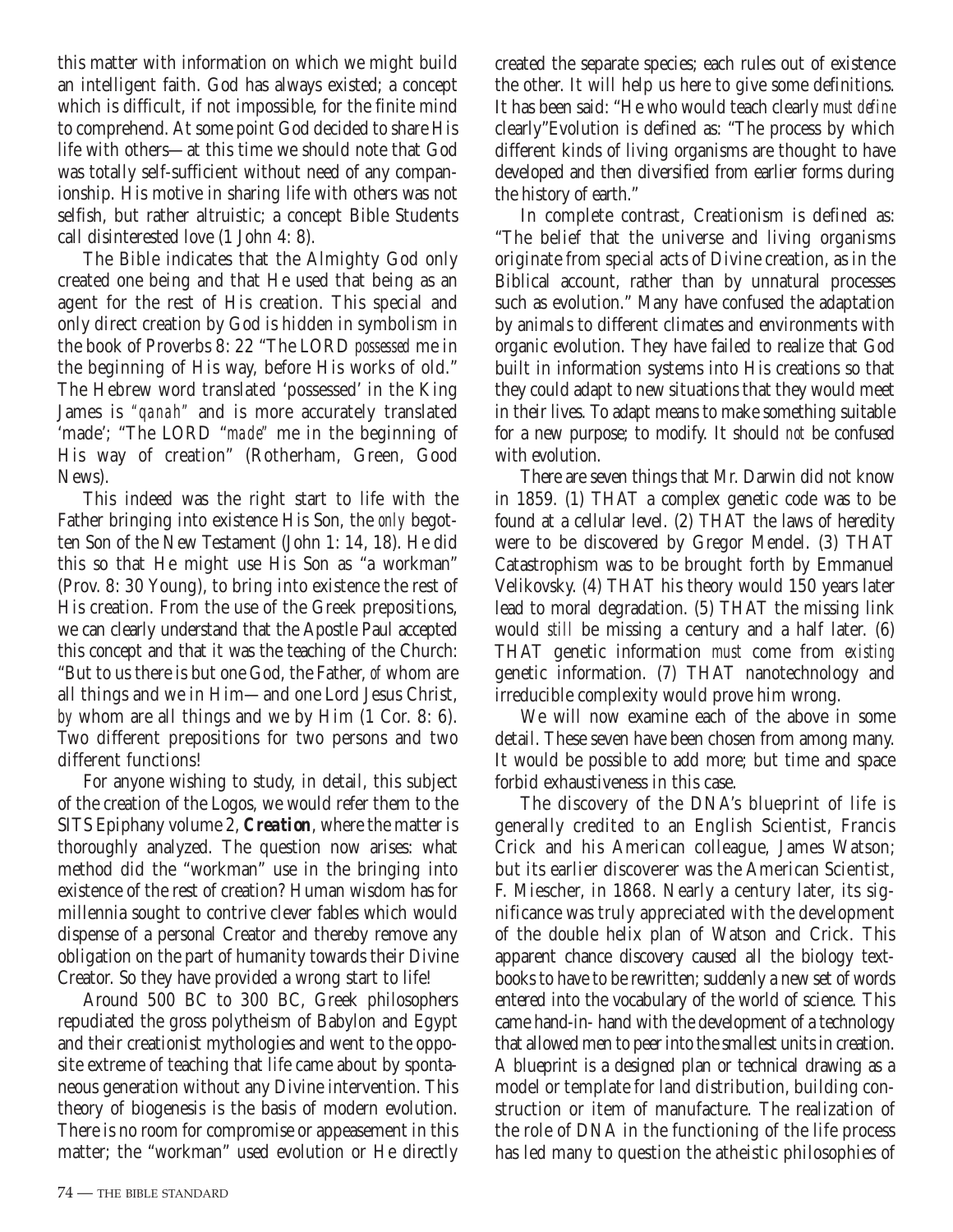some scientists; for whoever has heard of a blueprint without some designer drawing it? This discovery has led to a host of other amazing discoveries. In this, one is reminded of the work of Pastor C. T. Russell, who brought to light the "blueprint" of God's plan of salvation for all the human family; which led to many further fine Biblical insights.

It is very doubtful if Darwin or his associate and co-founder of the evolution theory, Alfred Wallace, a spiritist, would have embarked upon the theory of Natural Selection if they had acquired the knowledge of the blueprint of life revealed in DNA. Nor was Mr. Darwin aware of the work of the Austrian abbot, Gregor Mendel; whose findings in the laws of heredity in 1865, brought into disrepute in 1900 the Darwinian theory and caused its supporters to set forth a new and revamped theory. The regularity and consistency of continuing characteristics in the breeding patterns discovered by Mendel in plant reproduction disallowed changes of the species.

Early in the nineteenth century, a battle raged between the Catastrophists led by Baron Cuvier and the Uniformitarians (or gradualists) led by lawyer Charles Lyell. The former taught that huge changes upon the Earth had happened in a relatively brief time of thousands of years; while Mr. Lyell taught that change could only come over a very long period of millions of years. It appeared to be more logical to accept that what one saw happening over hundreds of years had always been happening, and that no exceptional event had occurred to disturb the equilibrium of nature apart from the occasional local flood or erupting minor volcano.

The misconceptions and illusionary views of Lyell took precedence and gave Darwin something that his theory desperately needed—time. The millions of years of uniformitarianism helped to foster the delusion that a change of species could occur by imperceptible and minute changes over aeons of time. If Catastrophism had won the day then evolution could not have been foisted upon mankind, because that would have been only thousands of years; too short a time for Darwin's specious speculations to have occurred.

Darwin must have felt secure in the knowledge that Catastrophism was dead and buried and forgotten. Little did he dream that this doctrine would have a revival about a century after his death. The revival of Catastrophism was the work mainly of one remarkable man, Emmanuel Velikovsky, whose work "Earth in Upheaval" 1956, began the overturning of the theory of Uniformitarianism. In earlier works (e.g. *Worlds in*

*Collision*) he had used various folk mythologies to establish his theories—but in this work he repudiated these sources and relied totally on "bone and stone" for his evidence. His 1956 work was thoroughly researched and clearly written so that everyone could realize that the world had in its recent past been subject to a series of massive catastrophies.

It should be noted that Velikovsky was harassed and persecuted by the scientific community because they realized that his scholarly work cast shadows of considerable doubt upon Darwin's theory of evolution by natural selection, as well as disproving Lyell's speculations. As one writer says, Emmanuel Velikovsky earned: "the undying enmity of the scientific establishment." The eyes of these scientists were closed, to the valuable studies of H. H. Howarth and J. J. Prestwich in the late Victorian era, by a pernicious procrustean prejudice that would wish all to conform unthinkingly to a dark Darwinian world view.

With the advent of the Darwinian hypothesis began the search for the "missing link"; however, in truth, whole chains were missing in the geological record and since this evidence was vital to his theory, Darwin shortly before his death, in desperation, offered a reward to anyone finding any such evidence. (See letter on page 76). In the year 1881 the reward of £200 was an enormous sum for the discovery of a fossil. This letter is to be found in the autobiography by Sir Archibald Geikie: "*A Long Life's Work*" (1924) on page 192. Needless to say no one has collected that reward since 1882!

Our age is one of discovery and revealing of matters previously hidden—the advent of the electronic microscope in 1933 has brought to light many minute organisms and their functions of which Darwin was totally unaware. Such remarkable discoveries *should* have sent evolution to the rubbish bin years ago.

Since the making of one of the first computers at Manchester University, England, in 1948, there has been a revolution in the way information is dealt with and stored. Information technology continues to grow and influence mankind to an astonishing degree. A leading scientist in this field of research, Dr Werner Gitt, is suggesting that the time has come when the concept of life as consisting of material and energy only should be abandoned and that information should be *added.* It has become increasingly clear with discoveries in genetics that the role of Information is just as important as that of Matter and Energy for life.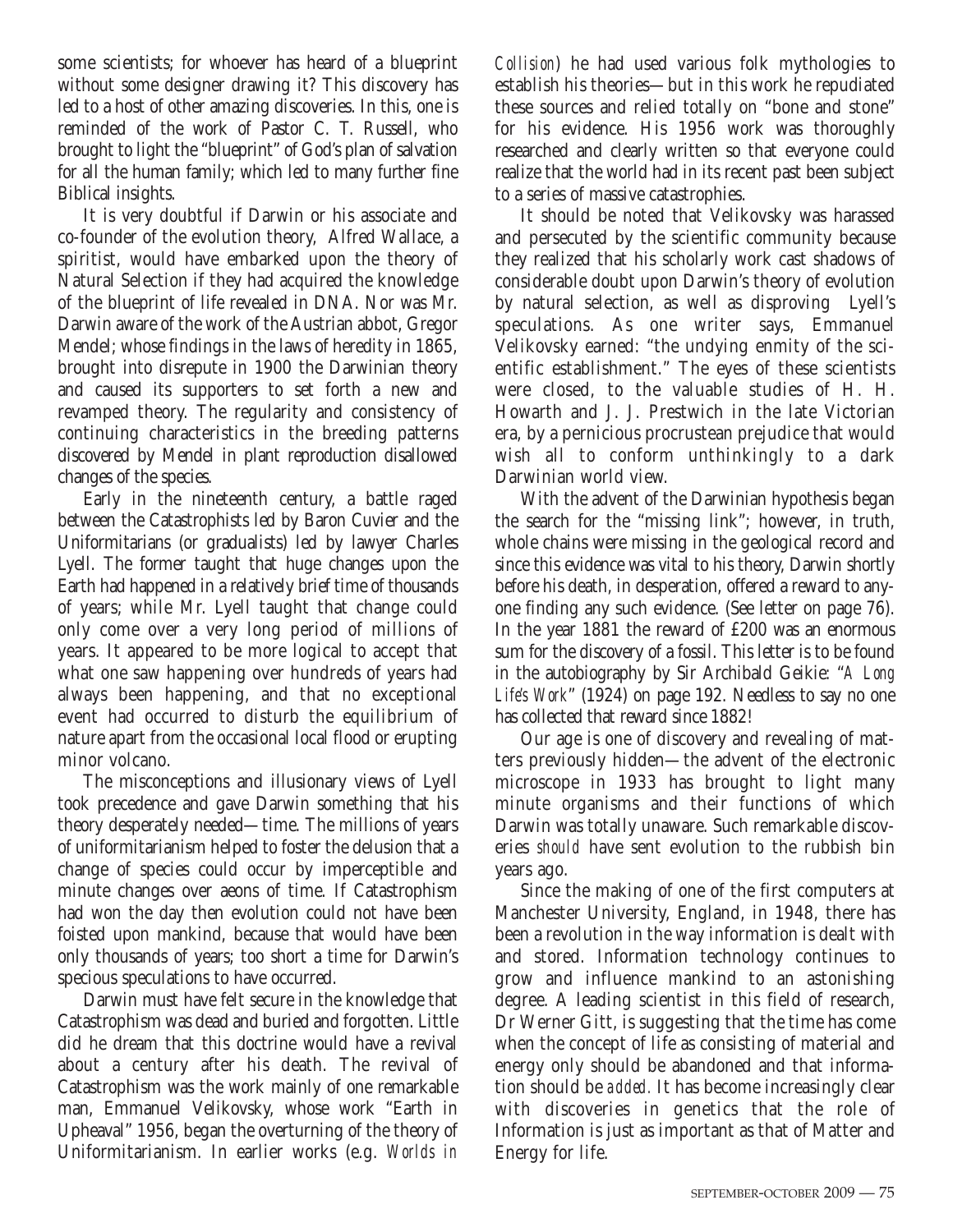#### Down, Beckenham, Kent, Nov. 1881.

MY DEAR SIR,

I have been much interested by your account in Nature of the great "find" in the Lower Carboniferous strata. As so many scorpions were found, one might hope for other terrestrial animals and plants, if some new places were searched by blasting away the overlying rocks. But I daresay you would not think yourself justified in employing the officers of the Survey in such work. This leads me to make an offer, - and I hope and trust that you will not thínk that I am taking a líberty in doing so, - namely to subscríbe £100 or £200 íf you can find anyone whom you can trust to send, and if you think it worth while to make further search for the chance of fresh and greater palaeontological treasures being discovered. If my offer seems to you superfluous or presumptuous pray forgive me and believe me.

My dear Sír,

Yours sincerely, CH. DARWIN.

Mr. Darwin's final effort to find any 'missing link'? He wrote it to Sir Archibald Geikie who records this remarkable document in his autobiography called: 'A long life's work'.(1924) About six months later Darwin died in the following April. Mr. Darwin's reward of up to £200 was never claimed! The modern equivalent of this reward is about £9,000. A desperate man indeed!

The doctrine of Scientific Materialism is a child of atheism; it teaches that Energy and Matter alone make life possible. Energy and Matter have no intelligence. If information is added, then this doctrine is altered completely. In the development of information a higher intelligence must be present. In other words, the presence of information within life, testifies to the existence of God. This indicates that the information found in our genetic code was developed by a living intelligent source.

The final matter of our seven of which Mr. Darwin was unaware was the doctrine of what may be called "irreducible complexity". The discovery of this phenomenon is due to a scientific methodology called nanotechnology. Our dictionary says irreducible means, "that which cannot be reduced from one state to another; not to be lessened." When scientists with more sophisticated and more powerful electronic microscopes began to explore cellular structures at molecular and atomic level they found not less complexity, *but more*, to their utter amazement. Life became more complex, not less, in the smallest life forms.

According to Michael J. Behe (*Darwin's Black Box* 1998 Simon & Schuster, New York), the cell was to Darwin "a black box" that he could not open. When scientists in the twentieth century opened the human

cell (the smallest structural and functional unit of an organism) using the tool of Xray— crystallography, the complex structure of the cell at atomic and molecular level, was revealed. These findings displeased evolutionists for they revealed that the only way that these structures could have come into existence was by intelligent design. The interdependence of the parts on each other made the rapid development of the cell, which without the presence of a blueprint, is beyond the realms of possibility.

The discoveries of the last century have forced Darwinian devotees into similar situations that the flat-earth theorists found themselves; for the pictures of Earth that were sent from satellites orbiting the Earth showed beyond any doubt that the Earth was a sphere. Likewise, human life and the intricate operation of the universe cannot be seen as existing from any other standpoint than that of the detailed outworking of intelligent design emanating from an all-wise loving Creator. \* \* \*



#### A PICTURE OF AN ORDINARY MOUSETRAP (Acknowledgement)

This picture is taken from "Darwin's Black Box" p. 43 (2003 edition) by Michael J. Behe. This volume is aptly sub-titled "The biochemical challenge to Evolution." It is a seminal work, pregnant with positive consequences in the field of Creation rescarch: a truly cyc-opening masterly overview of the faults and failings of Darwinian evolution at a molecular level.

The author uses the component parts of a mousetrap as an illustration of 'irreducible complexity' in the cell. The trap becomes ineffective if even one part is taken away; all parts are necessary for it to function. When it ccases to function it has no reason to exist or any purpose. How could any cell have come into existence by mere blind chance?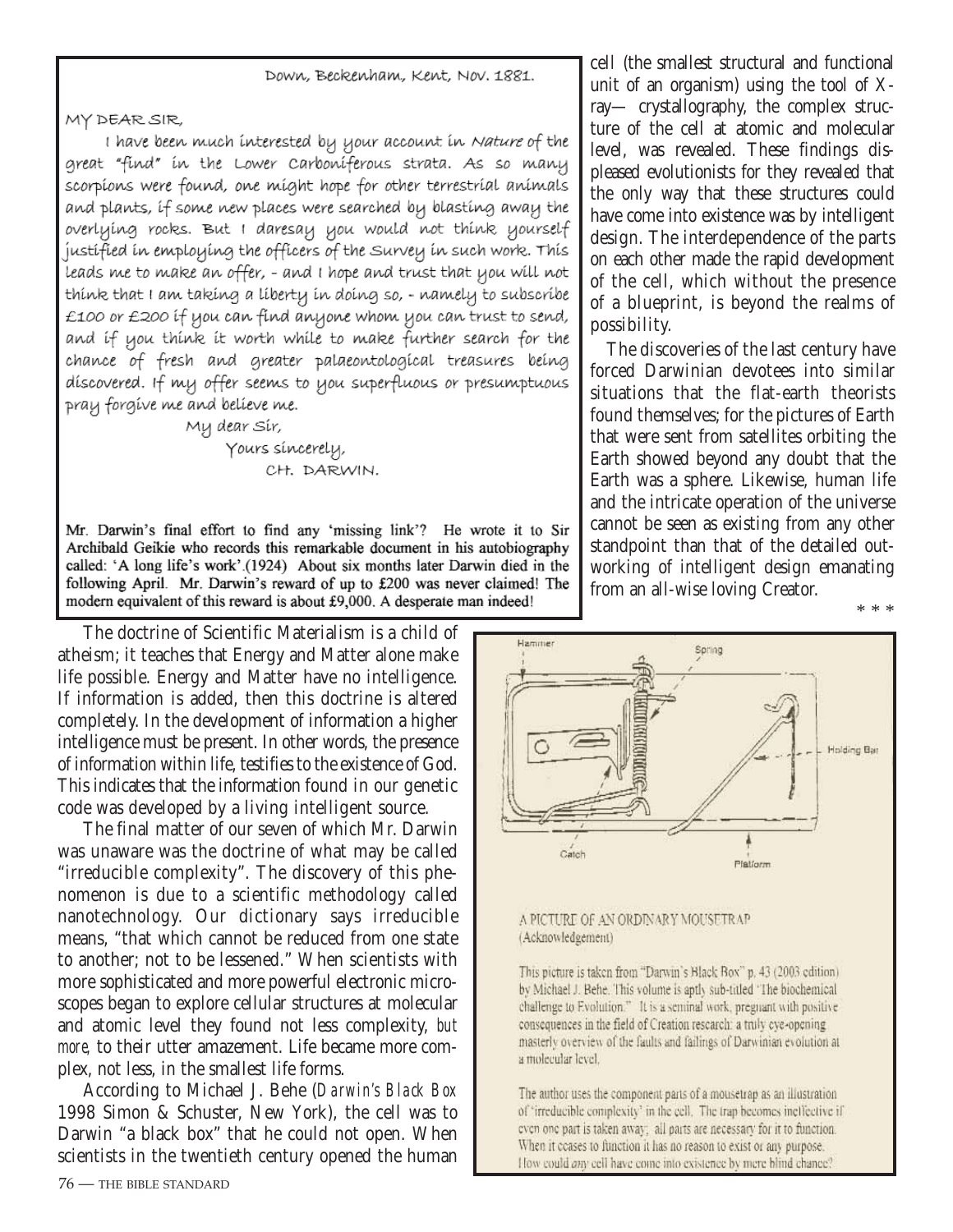

# **NEPHILIM DESTROYED**

The account of the fall of the angels from being sons of God to be demons helps us to understand why God decreed the Deluge to wipe out all of the human race except Noah and his family. We perceive that God from the first intended to deal only with Adam and his family. The giant sons of the fallen angels (Nephilim) came into being contrary to the Divine will; hence, properly, no provision was to be made for them. They never had a right to life, nor will they have a resurrection. On the other hand, all of Adam's posterity, redeemed by Jesus' death, must be recovered from death, with full opportunity to secure everlasting life. (See BS # 853, p 61).

After the Deluge, the demon angels dematerialized—resumed their spirit conditions. St. Peter and St. Jude reveal the penalty inflicted upon them. "Those angels which kept not their first estate, but left their own habitation [spirit condition], God restrained under chains [restraints] of darkness, unto the Judgment of the Great Day."—2 Peter 2:4; Jude 6.

The liberties of the fallen angels—demons were restrained. They are unable to use deceptions in the light—unable to materialize as formerly. Note, however, that the limitation "unto" implies that when the "great Day of Wrath" shall come, these fallen angels will be permitted to materialize and become potent factors in the strife. Other Scriptures indicate that these fallen angels will have much to do with the great "time of trouble" with which this Age will close, and in which Messiah's Kingdom will be inaugurated. (Request our free booklet "*Spiritism is Demonism.*")

These fallen angels were cast to Tartarus—our Earth's atmosphere. Satan, a cherub-angel of higher rank, is styled the Prince of Demons. They are not in some far-off place stoking fires, but keep as close to humanity as possible. Not permitted to materialize, they seek to obsess, to demonize by clairvoyance and clairaudience. Mankind would properly resent them if their true character were known. They therefore personate the dead, communicating through spiritmediums. (Send for the free "*What is Hell*" tract.)

Questions on Lesson 17

- 1. What is the difference between an angel and a demon?
- 2. Why did God cause the Deluge?
- 3. What were the Nephilim? What became of them?
- 4. Did they have a right to life and resurrection? Par. 1
- 5. What is meant by materialization and dematerialization?
- 6. What will be the final destiny of the demons? Par. 2
- 7. Have they the same liberties they once enjoyed?
- 8. What will they have to do with the great Time of Trouble? Par. 3
- 9. Where do they live?
- 10. Who is their leader? What is his name?
- 11. What is their chief pastime?
- 12. What are the intermediaries between the demons and humans called?
- 13. What should the attitude of humans be toward the demons? Par. 4



If you have enjoyed the series on the creative days you may wish to purchase the book entitled "*Creation*"(*585 pages*) \$4.50. The *Photo Drama of Creation* and *Study Guide* may be purchased separately or as a set. *Photo-Drama* \$7.50; *Study Guide* \$5.75 or \$12.00 for the set.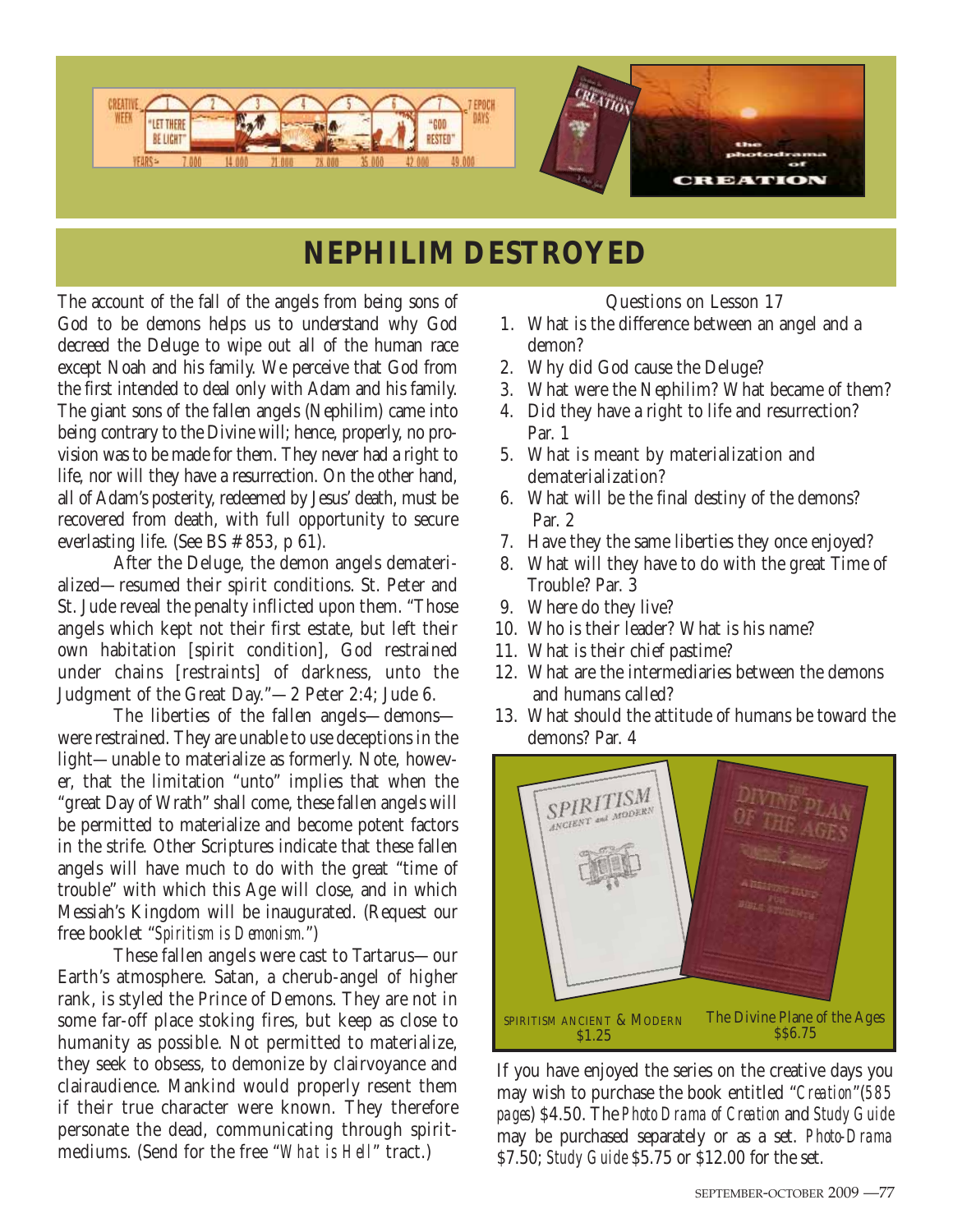# LETTER TO THE EDITOR

Dear Bro. Herzig,

Thank you so much for your encouraging letter. I have received my order of books and the "Plan of the Ages" will soon be distributed around my acquaintances.

I bless the day, last year, when someone, unknown to me, sent me a copy of the Bible Standard. This was the key that opened the door. I obtained all your books have read each one in fact, I can't put them down. I always thought I had a good knowledge of the Scriptures after 23 years with the J.W's but I found this was not the case. I learned more the last eight months than I have learned in my 83 years.

My God bless you in this wonderful work and like you I look forward to the Millennial Kingdom.

J. W. D., Diamond Head, MS

To the Editor, Ralph Herzig,

Your well worded letter was received recently with much appreciation. May God bless you for all you have exposed and explained to me on this issue. You have opened my eyes and mind on Bible and God—the Bible should be held in reverence as it is God's inspired word. We cannot improve on God's Word or His great plan of salvation, which is through His only begotten Son, Jesus Christ (Rev. 22:18, 19). This is the good news that we wish to tell to all the world.

Thank you for renewing my Bible Standard subscription. Please send us copies of B.S. #371 *Lazarus the beggar parable explained; (copy free upon request*), to give to other people. Additionally, I must tell you that the article "*Hell Not A Place of Torment*" in the May-June BS

#852 (a copy free upon request), is a masterpiece. So write on more and more in your service for God and humanity.

Yours very truly,

C. A., Enugu State, Nigeria

Dear Brothers and Sisters at the Bible House,

I would like to send this money to pay for the gentleman's subscription, who was unable to pay. The extra is to cover the cost of any other material you can send him. He was a Navajo Indian.

Much Christian love, J. S., Bedford, VA

Dear Brethren.

Christian Greetings and love to all of you dear ones. Please give our love to Sr. Pearl Gohlke. Some of our class has known her since our childhood. (*Sr. Pearl died August 29, 2009, Editor's note*.) We attended Bible class with her and her sisters beginning 1944 in the home of Bro. Shaw's parents. Also remembering when he and Sr. LaVerna were married; now we are sending this memorial in Sr. La Verna's memory.

Time flows on and we are so thankful for the Truth. It sure is wonderful to understand why this great Time of Trouble is permitted and to know the promises of better things to come, when we will greet our loved ones again in the glorious earthly Kingdom to come.

> Our Christian love, Mustang Bible Class S. K., Mustang, OK

| <b>PUBLICATIONS</b>                                                                                                                                                                                                                                                                                                                                                                                                                                                                                                                                                                                                                                                                                                                                                                                        |                                                                                                                              |                                                                                                                                                                                                                                                                                                                                                                                                                                                                                                                                                                                                                                                                                                                                                                                                                                    |  |
|------------------------------------------------------------------------------------------------------------------------------------------------------------------------------------------------------------------------------------------------------------------------------------------------------------------------------------------------------------------------------------------------------------------------------------------------------------------------------------------------------------------------------------------------------------------------------------------------------------------------------------------------------------------------------------------------------------------------------------------------------------------------------------------------------------|------------------------------------------------------------------------------------------------------------------------------|------------------------------------------------------------------------------------------------------------------------------------------------------------------------------------------------------------------------------------------------------------------------------------------------------------------------------------------------------------------------------------------------------------------------------------------------------------------------------------------------------------------------------------------------------------------------------------------------------------------------------------------------------------------------------------------------------------------------------------------------------------------------------------------------------------------------------------|--|
| Please note that there has been a price increase on some of our publications.                                                                                                                                                                                                                                                                                                                                                                                                                                                                                                                                                                                                                                                                                                                              |                                                                                                                              |                                                                                                                                                                                                                                                                                                                                                                                                                                                                                                                                                                                                                                                                                                                                                                                                                                    |  |
| <b>ATTRACTIVE HARDBOUND BOOKS</b><br>Life — Death — Hereafter (224 pages) paperback \$3.50, cloth<br>God (547 pages; describing Jehovah's great attributes, etc.)<br>Creation (585 pages; describing God's creative work, etc.)<br>The Bible (794 pages; much useful information on it, its uses)<br><i>Christ</i> — <i>Spirit</i> — <i>Covenants</i> (744 pages, very informative)<br>The Chart of God's Plan (360 pages)<br>The Millennium (480 pages; expounding many Scriptures)<br>Daily Heavenly Manna and Devotional Service<br>Poems of Dawn (300 choice Christian poems for many occasions)                                                                                                                                                                                                       | \$4.50<br>\$4.50<br>\$4.50<br>\$4.50<br>\$4.50<br>\$5.00<br>\$7.00<br>\$6.75<br>\$5.00                                       | <b>FREE 24 PAGE BOOKLETS</b><br>(Please select one to six booklets and or leaflets)<br>Life and Immortality • What is the Soul? • The Resurrection of the<br>Dead • Spiritism is Demonism • Why Does A Loving God Permit<br>Calamities? • The Sabbath Day • Faith Healing • Baptism •<br>Speaking in Tongues — Is it of God? • The Kingdom of God •<br>Mormonism — $\ddot{A}$ Modern Delusion • Preservation of Identity in the<br>Resurrection • The Evolution Theory Examined • Why We Believe in<br>God's Existence • The Rapture • Future Life By Resurrection $-$ Not<br>Reincarnation • Must Christians Pay Tithes?                                                                                                                                                                                                          |  |
| Hymns of Millennial Dawn (350 hymns hardbound)<br><b>HELPFUL BOOKLETS</b><br>Focus on Zionism (a Christian Zionist view)<br>The Restoration of Israel (48 pages)<br>Anglo-Israelism (80 pages; errors of H. W. and G. T. Armstrong refuted)<br>The Gift of Tongues - Should We Seek or Shun It? (80 pages)<br>Is there Hope for Any of the Unsaved Dead? (80 pages)<br>Satan, Satanism, Demonism and Exorcism (80 pages)<br><i>Born Again</i> (48 pages)<br>The Great Pyramid and the Bible (48 pages)<br>The Hell of the Bible (60 pages; treats every Bible text relating to Hell)<br>Spiritism-Ancient & Modern (67 pages; proves it to be Demonism)<br>Jewish Hopes and Prospects (52 pages)<br>The Teachings of "Jehovah's Witnesses" Examined in the Light of the Scriptures<br>$(29 \text{ pages})$ | \$6.00<br>\$1.50<br>\$1.00<br>\$1.00<br>\$1.00<br>\$1.00<br>\$1.00<br>\$1.00<br>\$1.00<br>\$1.25<br>\$1.25<br>S.75<br>\$1.50 | <b>LEAFLETS</b><br>Do You Know? • Thieves In Paradise • Israel's Return • What is<br>Hell? • The Bible vs. Evolution • Jesus' Second Advent • Judgment<br>Day . God Loves You! . Earth's Coming Theoratic Government .<br>War on Poverty • Oath-bound Promise • Man's Eternal Destiny • Pollution Crisis • What is the Truth? • Great Pyramid • Restitution<br>• Is God or Satan Winning? • The Full Gospel • Peace - How it<br>Will Come • UFO Sightings • The Gospel'in a Nutshell • True<br>Freedom • The New Earth • Bible Standard Ad • Bible Standard<br>Ministries, L.H.M.M • Coming By and By • Christ's Glorious Reign<br>• Desolation/Restoration • Father Take My Hand • A Good New<br>Year Recipe • How Readest Thou? • Nearing God's Kingdom • My<br>Lord and I & Picture • 23rd Psalm • Watchman, What of the Night? |  |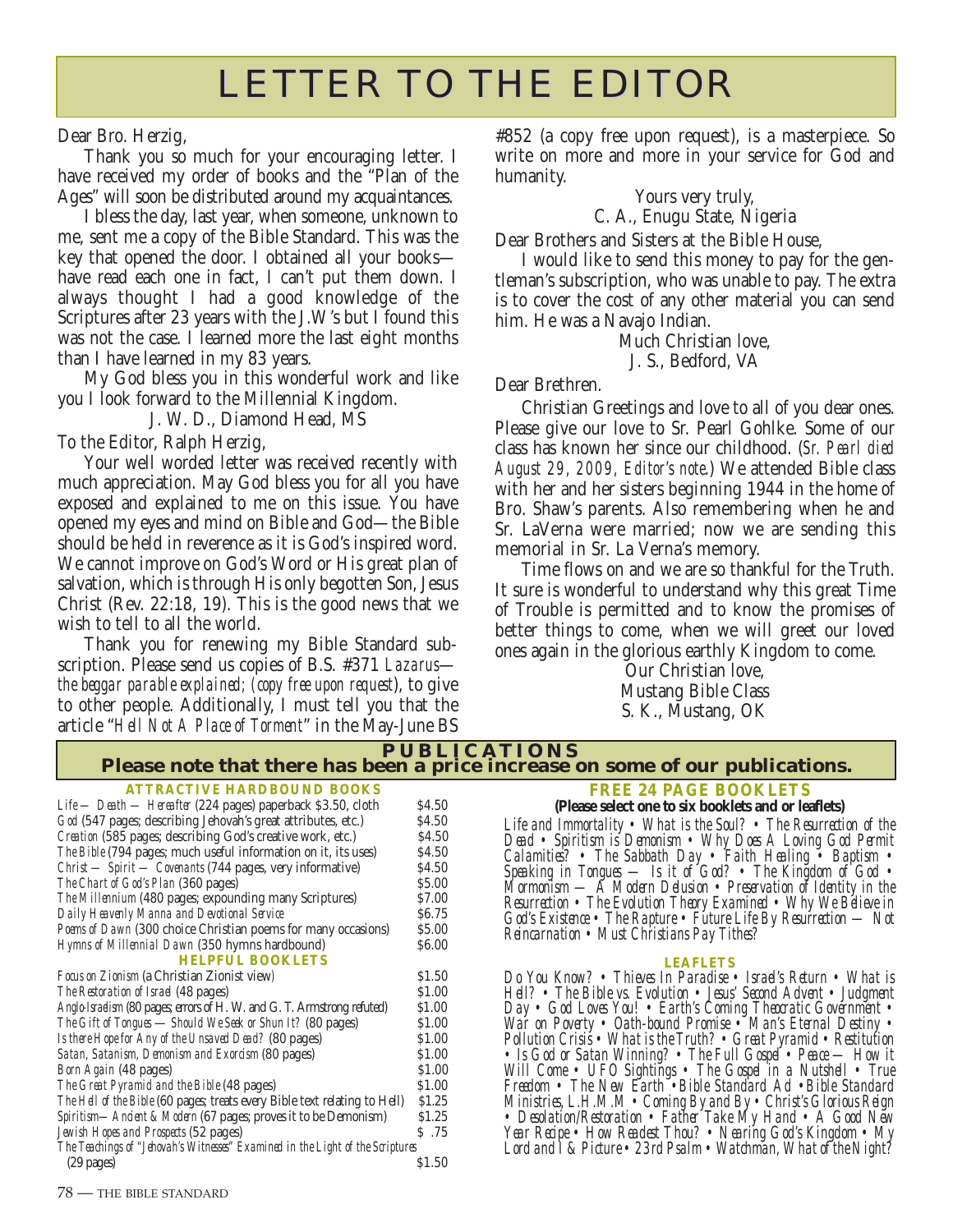## **ANNOUNCEMENTS**

#### **SERVICES BY VISITING MINISTERS**

**Ralph Herzig**

Minneapolis, Minnesota Convention, September 18, 19, 20 **Robert Herzig** Lauderdale Lakes, FL, November 15

**Leon Snyder**

Minneapolis, Minnesota Convention, September 18, 19, 20; Minneapolis, MN, October 17, 18; Muskegon, MI, November 7

#### **Donald Lewis**

Minneapolis, Minnesota Convention, September 18, 19, 20 **John Wojnar**

Boston, MA, October 25

#### **Thomas Cimbura**

Minneapolis, Minnesota Convention, September 18, 19, 20; Denver, CO, October 3, 4

#### **James Shaw**

Mustang, OK, September 13; Independence, KS, October 11 **Robert Steenrod**

Minneapolis, Minnesota Convention, September 18, 19, 20; Derry, PA, September 13; North Canton, OH, Novmeber 29 **Daniel Herzig**

Minneapolis, Minnesota Convention, September 18, 19, 20; Marietta, GA, October 4; Wilmington, NC, October 6; Raleigh, NC, October 8; Reidsville, NC, October 9; Roanoke Rapids, NC, October 10; Norfolk, VA, October 11; Chester Springs, PA, October 24, 25;

**Jon Hanning**

Minneapolis, Minnesota Convention, September 18, 19, 20; Erie, PA, October 24; Derry, PA, October 25

#### **2009 LHMM CONVENTIONS**

**United States:** 

*Minneapolis, Minnesota, September, 18, 19, 20*

#### **France:**

Barlin: *Fall: October 31, November 1*

#### **Germany:**

*Diez, October 9, 10, 11*

#### **Nigeria:**

*Ibadan, Oyo State, October 23-25; Abia State, November 27-29; Akwa-Ibom State convention re-schedule for November 27- 29*

#### **United Kingdom:**

*Sheffield/Barlborough, October 24 and 25*

#### **MINNEAPOLIS, MINNESOTA CONVENTION SEPTEMBER 18, 19, 20, 2009** 1975 RAHNCLIFF COURT, EAGAN, MN 55122

Make reservations directly with the hotel at (651) 686-4605 or (800) 500-4232. Ask for Bible Standard Ministries' room rate. Reservation deadline is August 18, 2009 for the special flat rate of \$85.00 for double occupancy and  $$10.00$  for each additional person. Children under age 18 stay free with an adult; 24-hour free shuttle service to and from Minneapolis International Airport.

Coordinators: P. Lewis (763) 574-1186 and B. Carlson (952) 922-6143.

#### **EVANGELISTS' SERVICES**

**Kevin Brown**

Cincinnati, OH, September 6; Detroit, MI, September 26 **Michael Dukette** Carlstadt, NJ, October 18; Boston, MA, November 22 **David F. Hanning** Columbus, OH, October 4 **Jesse Julien** Springfield, MA, October 4 **Roger Mullen** New Haven, CT, October 18 **Richard Piqune** Mustang, OK, November 8 **Harold Solomon** Reidsville, NC, September 13; Roanoke Rapids, NC, September 30; Reidsville, NC, November 11; Keystone Heights, FL, November 22 **Timothy Suraci** Pittsfield, MA, October 11 **Lawrence Williams** West Frankfort, IL, September 27; **Michael Williams** Erie, PA, September 13; Athens/Nelsonville, OH, October 18; Indianapolis, IN, November 8

**We are offering a special price of \$11.00 for a two book gift set; the** *Daily Heavenly Manna Devotiona***l and** *Poems of Dawn* **through the end of this year.**

"The Messiah **—** God's Servant" to continue in our next issue.

#### **AVAILABILITY OF TRAVELING MINISTERS**

Bible Standard Ministries provides ministerial services for individuals or Bible study groups throughout the Country. The routes are made out months in advance and if you desire this service write and we will set up a time that is best for you and that fits into the schedule. A visiting team is composed of a married<br>couple who will visit you and provide a Bible talk, Berean study class, or meeting for prayer, praise, and testimony, etc. When you see a notice in the Bible Standard of a scheduled visit near you and wish to attend, inquire of us immediately for time and location.

#### . . . . . . . . . . . . . **2010 REQUEST FOR VISITING MINISTERS SERVICE**

 $\cdot$ **NAME** 

**STREET ADDRESS**

**CITY STATE ZIP**

**TELEPHONE NUMBER**

**DAY AND TIME PREFERENCE:**

SEPTEMBER-OCTOBER 2009 — 79